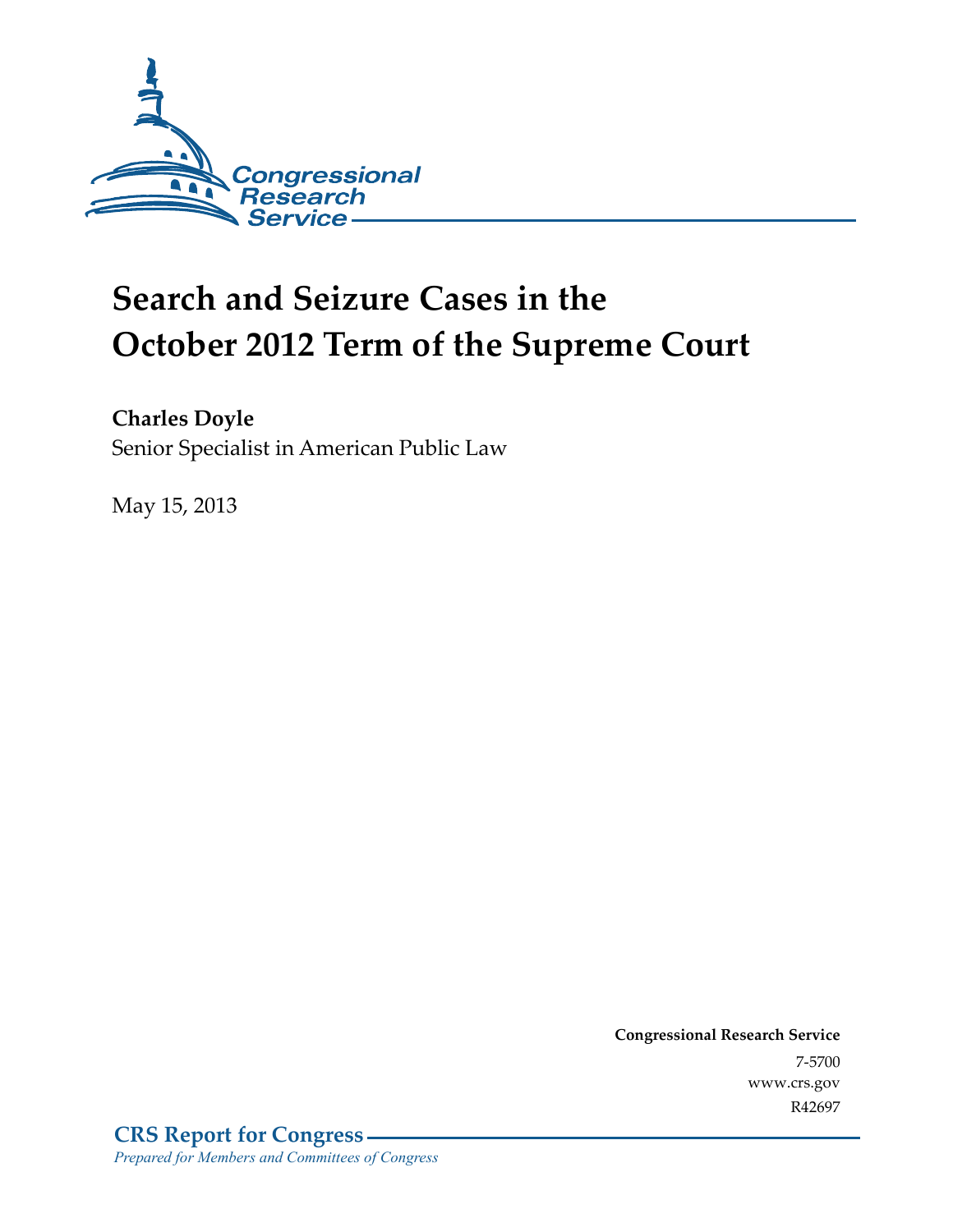### **Summary**

The right of the people to be secure in their persons, houses, papers, and effects, against unreasonable searches and seizures, shall not be violated, and no Warrants shall issue, but upon probable cause, supported by Oath or affirmation, and particularly describing the place to be searched, and the persons or things to be seized. U.S. Const. Amend. IV.

This term, the Supreme Court decided that (1) deploying a drug-detecting dog at the front door of a house qualifies as a Fourth Amendment search (*Florida v. Jardines*); (2) the positive reaction of a trained, drug-detecting dog constitutes probable cause per se (*Florida v. Harris*); (3) the rationale which permits the warrantless, suspicionless detention of individuals found in a place covered by a search warrant also permits the warrantless, suspicionless off-site apprehension and return of individuals who have recently left a place covered by a search warrant (*Bailey v. United States*); and (4) the body's capacity to absorb blood alcohol, without more, does not constitute a "destruction of evidence" exigency justifying a per se exception to the warrant requirement (*Missouri v. McNeely*).

The Supreme Court has said in the past that walking a drug-detecting dog around a car pulled over on the highway or around luggage in an airport is not a Fourth Amendment search. Nevertheless, the Court in *Jardines* noted that those cases were decided under the "expectation of privacy" rationale. Under the alternative "property intrusion" rationale, a Fourth Amendment search occurred when police used a trained dog to test for the smell of marijuana on Jardines's porch.

Probable cause exists when there is a fair probability that contraband or evidence of a crime will be found in the place to be searched. The Supreme Court has held that informers' tips, used to establish probable cause, need not be subjected to uniform, rigid reliability standards. The Florida Supreme Court in *Harris* held that the prosecution had not established the existence of probable cause because it had failed to satisfy court-mandated standards for the reliability of drugdetecting dogs and their handlers. The U.S. Supreme Court declared in *Harris* that the Florida court was in error for failure to apply the traditional common sense, totality-of-the-circumstances standard.

In order to minimize the risk of harm to the officers, the destruction of evidence, or the flight of suspects, officers executing a search warrant for contraband may detain individuals found on the premises to be searched. They may do so though they have no probable cause to arrest the individuals. The Supreme Court in *Bailey* held that this exception to the Fourth Amendment's usual requirements does not permit officers to allow individuals to leave the premises to be searched before apprehending them off-site and returning them to the place being searched.

Exigent circumstances will sometimes excuse strict compliance with Fourth Amendment requirements. One such instance arises when the evidence sought will likely be lost by the time officers secure a search warrant. The Supreme Court in *McNeely* held destruction of the evidence exceptions are judged using a totality of the circumstances standard. The natural dissipation of alcohol from the blood, by itself, does not permit warrantless blood tests in drunk driving cases.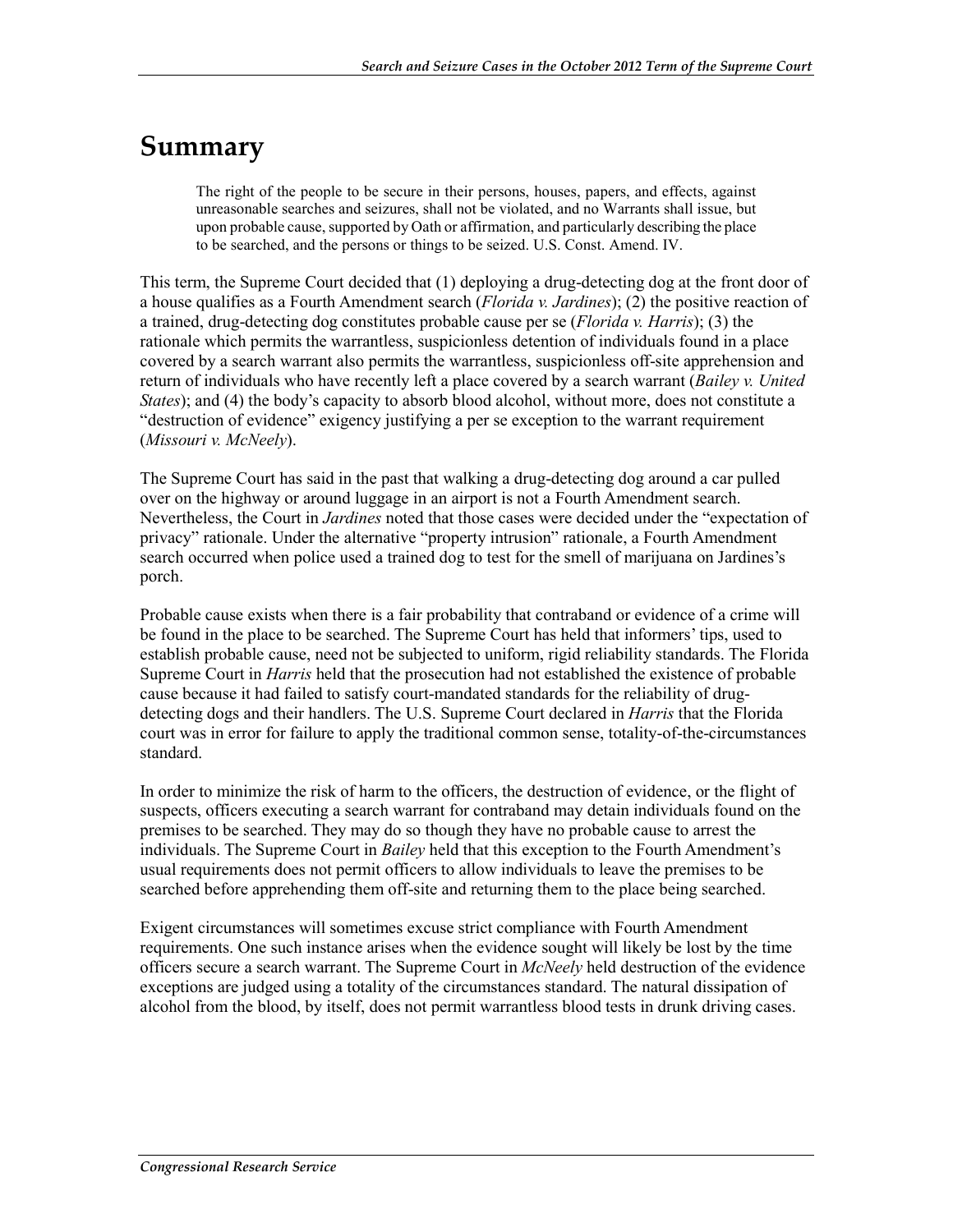# **Contents**

#### Contacts

|--|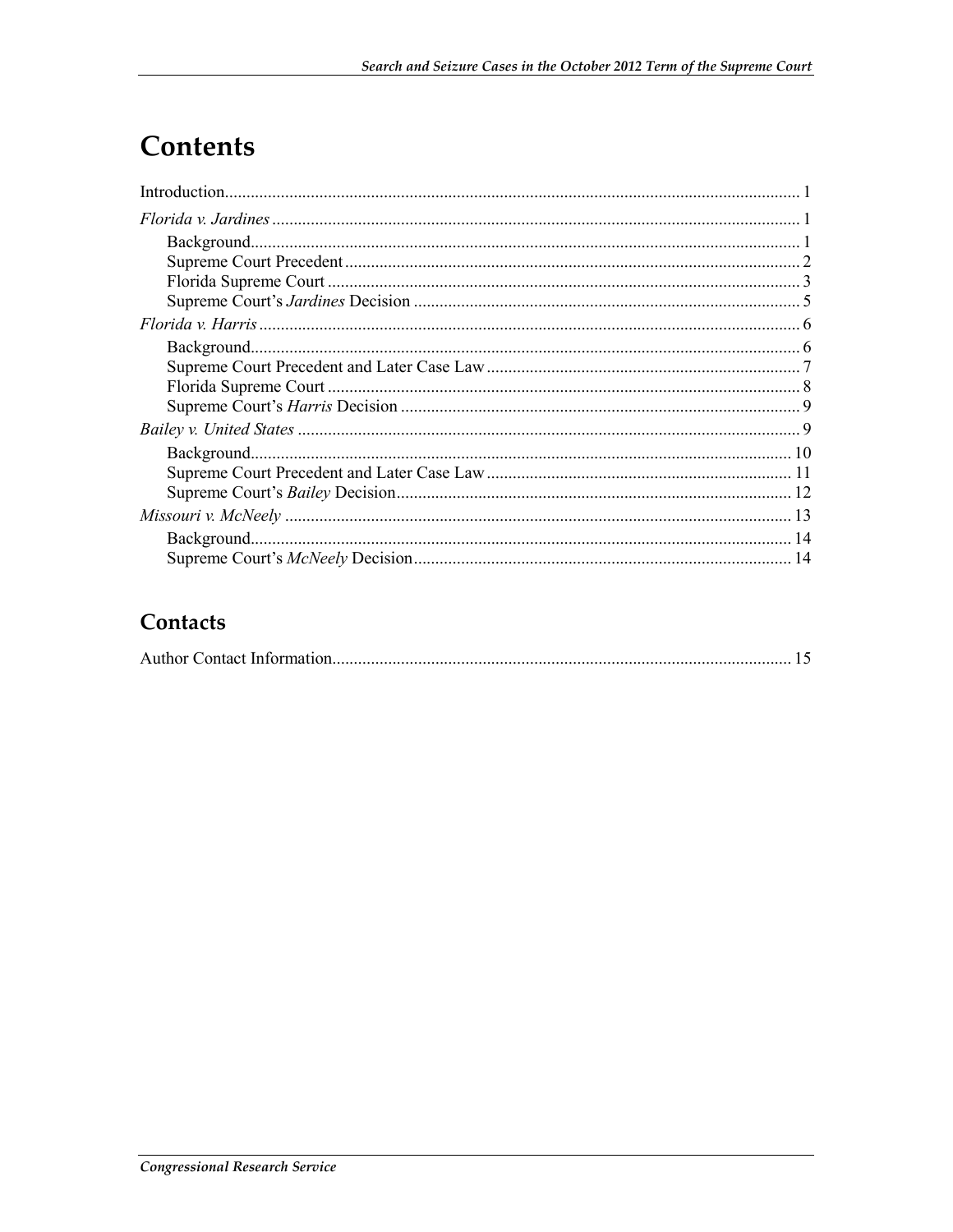# **Introduction**

The Supreme Court decided four search and seizure cases during its October 2012 term. *Florida v. Jardines* involved the question of "[w]hether a trained narcotics-detection dog's sniff at the front door of a suspected [marijuana] grow house is a Fourth Amendment search." *Florida v. Harris* related to whether an alert by a trained drug-detection dog is sufficient to establish probable cause for a search of a vehicle. *Bailey v. United States* concerned the question of whether "the detention of an individual who has just left premises to be searched under warrant is permissible when the individual is detained out of view of the house as soon as possible." *Missouri v. McNeely* addressed whether "the natural metabolization of alcohol in the bloodstream presents a per se exigency that justifies an exception to the Fourth Amendment's warrant requirement for nonconsensual blood testing in all drunk-driving cases."

# *Florida v. Jardines*

Is a dog sniff at the front door of a suspected grow house by a trained narcotics-detection dog a Fourth Amendment search requiring probable cause?

Last term in *Jones*, five Justices declared that a Fourth Amendment "search" occurs when "the Government obtains information by physically intruding on a constitutionally protected area."<sup>1</sup> This term, the Court declared that a search occurs when the police obtain information on the basis of the performance of a drug-sniffing dog on the front porch of a private house.<sup>2</sup> Although the answer might seem something of a departure from the Court's past treatment of dog sniffing cases,<sup>3</sup> those cases relied upon the "expectation of privacy rationale" rather than the alternative *Jones* "property intrusion" rationale.

#### **Background**

1

On November 3, 2006, Miami-Dade Police received an unverified "crime stoppers" tip that Jardines was growing marijuana in his house.<sup>4</sup> A month later, as part of an elaborate multi-agency enterprise, authorities descended on Jardines's house at dawn. They saw no activity in the house. The blinds were drawn. The driveway was empty. The air conditioning was running. An officer and a trained drug-sniffing dog entered the front porch, where the dog "alerted" for the presence of drugs, most emphatically at the front door. A second officer then stepped to the front door to conduct a "knock and talk."<sup>5</sup> He received no response. He used the dog's reaction to obtain a search warrant. A subsequent search turned up marijuana growing in the house.

<sup>1</sup> *United States v. Jones*, 132 S.Ct. 945, 950 n.3 (2012); *id.* at 923 (Sotomayor, J., concurring).

<sup>2</sup> *Florida v. Jardines*, No. 11-564, slip op. at 3 (March 26, 2013) So.3d 34 (Fla. 2011).

<sup>3</sup> See e.g., *Illinois v. Caballes*, 543 U.S. 405 (2005); *Indianapolis v. Edmond*, 531 U.S. 32 (2000); *United States v. Place*, 462 U.S. 696 (1983).

<sup>4</sup> The information in this paragraph was gathered from *Jardines v. State*, 73 So.3d at 37-8.

<sup>&</sup>lt;sup>5</sup> The courts recognize a "knock and talk" exception to the Fourth Amendment's warrant requirement under which law enforcement officers may enter the curtilage of home for the limited purpose of speaking to any occupant who responds to the knock, e.g., *Kentucky v. King*, 131 S.Ct. 1849, 1862 (2011); *United States v. Robbins*, 682 F.3d 1111, 1115-116 (8th Cir. 2012); *United States v. Perea-Rey*, 680 F.3d 1179, 1187-188 (9th Cir. 2012). Moreover, the Supreme Court has limited the extent to which the federal courts may find a Fourth Amendment violation when they believed law (continued...)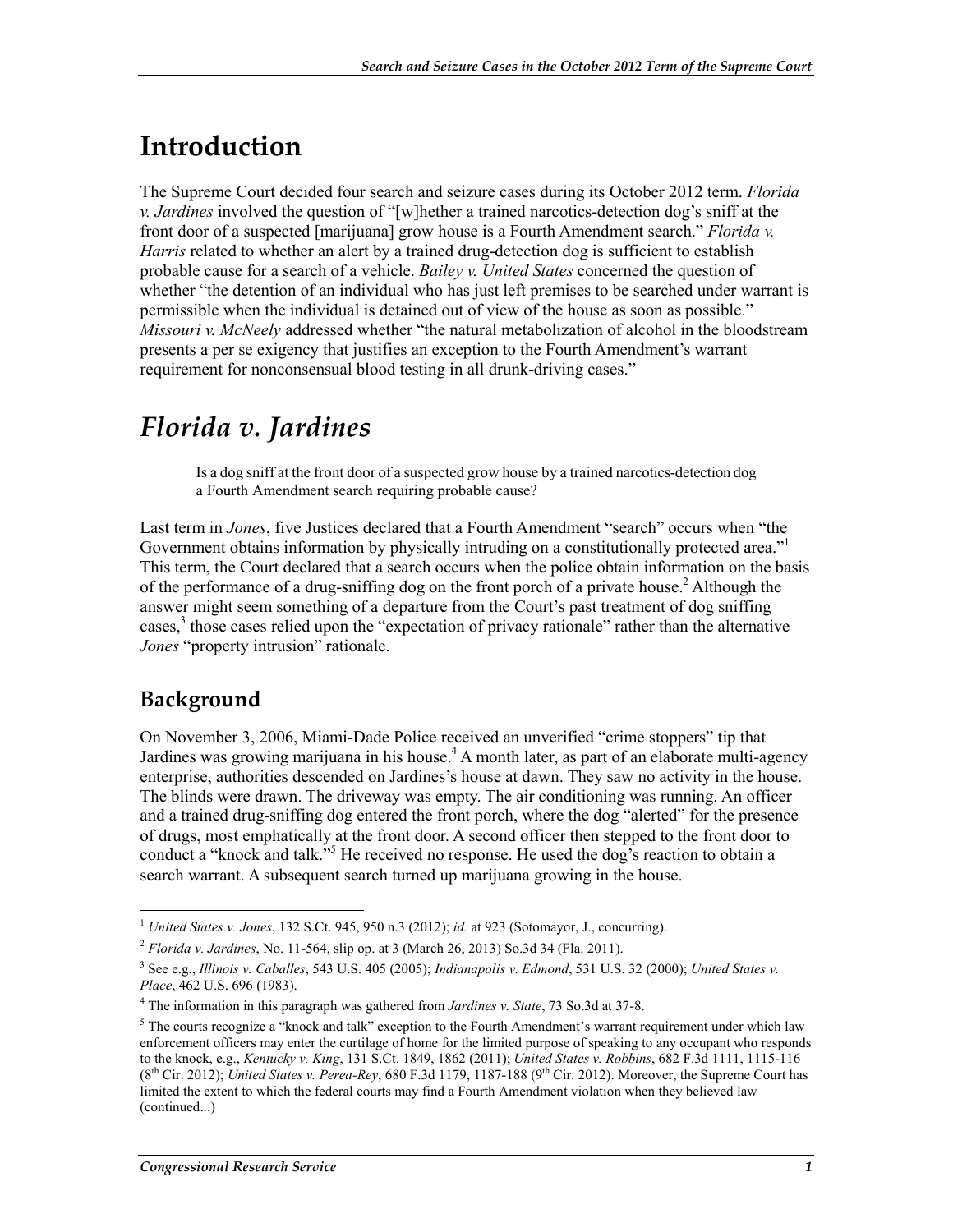On appeal, the Florida district court overturned the trial court's suppression of the evidence seized at Jardines's house.<sup>6</sup> The Florida Supreme Court in turn reversed the district court's decision, concluding that the dog's use under the circumstances constituted a warrantless search.<sup>7</sup> It also endorsed the trial court's determination that without the dog-sniffing evidence, authorities had presented insufficient evidence to establish the probable cause necessary for issuance of the search warrant.<sup>8</sup>

#### **Supreme Court Precedent**

Drug-sniffing dogs first appear in the Court's jurisprudence in *Place*.<sup>9</sup> There, federal agents, suspicious of Place's conduct when he arrived in New York on a flight from Miami, stopped him, questioned him, and seized his luggage. A trained dog eventually alerted to the presence of drugs in one of the bags. Place sought to suppress evidence found in the bag. The Court concluded that the 90-minute delay between when the luggage was seized and when it was sniffed by the dog exceeded the delay permissible under *Terry* for detention of the luggage detained solely on reasonable suspicion.<sup>10</sup> In doing so, however, the Court observed that "the particular course of investigation that the agents intended to pursue here—exposure of respondent's luggage, which was located in a public place, to a trained canine—did not constitute a 'search' within the meaning of the Fourth Amendment."<sup>11</sup>

Again in *Edmond*, the use of dogs was not an issue.<sup>12</sup> But again, the Court noted in passing that use of drug-sniffing dogs in a public area was something less than a typical Fourth Amendment search. Edmond objected to the City's suspicionless drug checkpoint program that had ensnarled him. The program featured a drug-sniffing dog walking around each of the cars stopped at the checkpoint. The Court held the drug-interdiction, law enforcement purpose precluded the program's claim to the "special needs" exception necessary to excuse the checkpoint seizures without either probable cause or a warrant.<sup>13</sup> In the course of its opinion, the Court pointed out that "[i]t is well established that a vehicle stop at a highway checkpoint effectuates a seizure

<sup>(...</sup>continued)

enforcement officials had used the knock and talk exception as a pretext to stimulate exigent circumstances (flight or the destruction of evidence) in order to circumvent the warrant requirement, *United States v. Aguirre*, 664 F.3d 606, 611 n.13 ( $5<sup>th</sup>$  Cir. 2011)(some internal citations omitted)("Heretofore, we would precede this discussion by analyzing the threshold issue of whether the law enforcement officers' decision to conduct a knock and talk was a reasonable investigatory tactic, or whether it impermissibly provoked the exigent circumstance. If we determined that the officers could have obtained a warrant in lieu of conducting the knock and talk or that it was reasonably foreseeable that the knock and talk would create an exigent circumstance, we would not allow the government to use the exigent circumstance doctrine to justify the officers' entry and bypass the warrant requirement. However, this inquiry is no longer proper after the United States Supreme Court's decision in *Kentucky v. King*, 131 S.Ct. 1849 (2011). That decision narrowed the police-created exigency doctrine adopted by this and other circuits, holding that it may apply only so long as 'the police did not create the exigency by engaging or threatening to engage in conduct that violates the Fourth Amendment'").

<sup>6</sup> *State v. Jardi*nes, 9 So.3d 1 (Fla. App. 3d 2008).

<sup>7</sup> *Jardines v. State*, 73 So.3d at 55-6.

<sup>8</sup> *Id*. at 54-5.

<sup>9</sup> *United States v. Place*, 462 U.S. 696 (1983).

<sup>10</sup> *Id*. at 710.

<sup>11</sup> *Id*. at 707.

<sup>12</sup> *Indianapolis v. Edmond*, 531 U.S. 32 (2000).

<sup>13</sup> *Id*. at 48.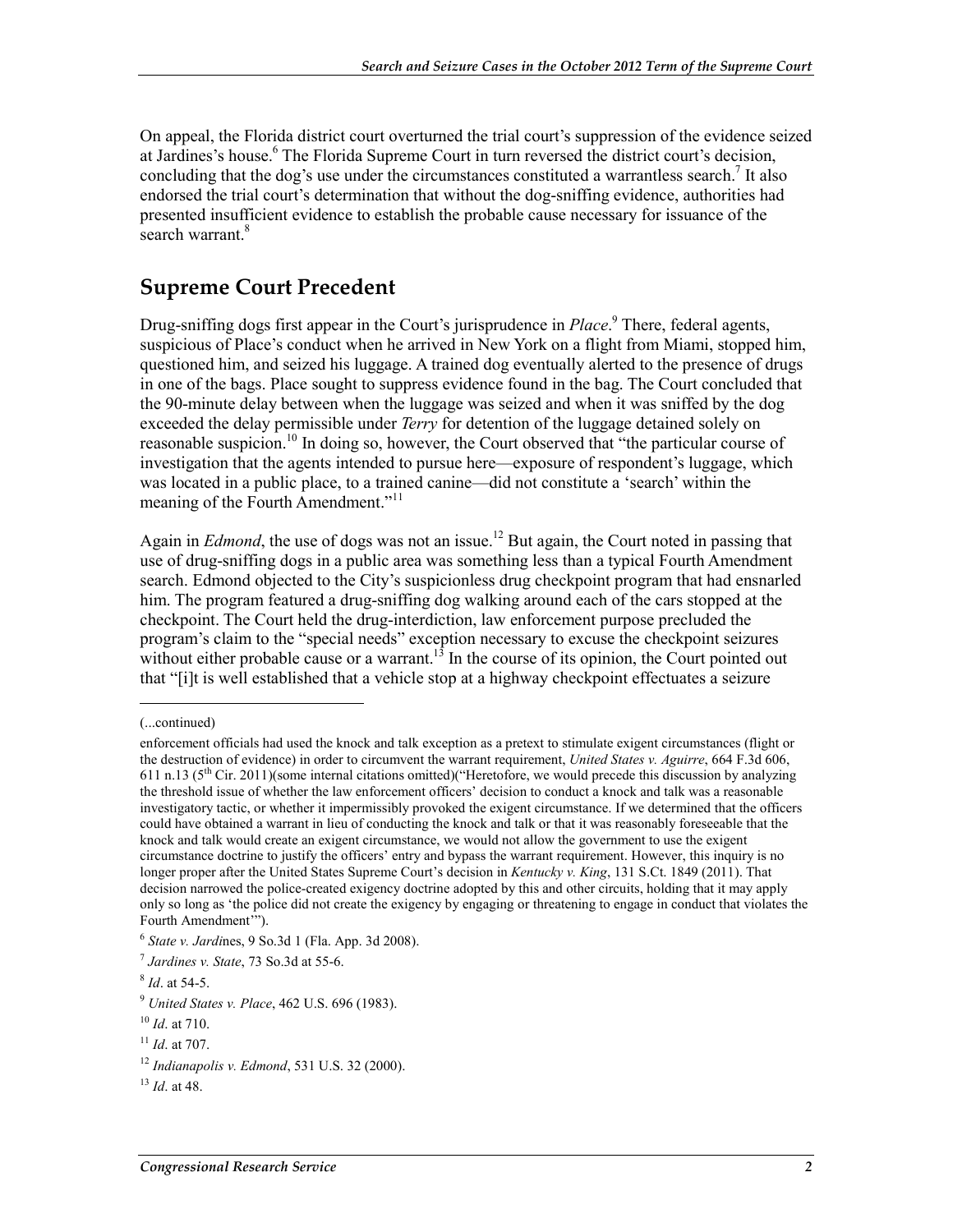within the meaning of the Fourth Amendment. The fact that officers walk a narcotics-detection dog around the exterior of each car ... does not transform the seizure into a search, see *United States v. Place*." Nevertheless, the Court went out of its way to emphasize that the case was not about the use of dogs: "The Chief Justice's dissent also erroneously characterizes our opinion as holding that the 'use of a drug-sniffing dog ... annuls what is otherwise plainly constitutional under our Fourth Amendment jurisprudence.' Again, the constitutional defect of the program is that its primary purpose is to advance the general interest in crime control."<sup>14</sup>

In *Caballes*, the dog sniff was the issue, that is, "[w]hether the Fourth Amendment requires reasonable, articulable suspicion to justify using a drug-detecting dog to sniff a vehicle during a legitimate traffic stop."15 The Court said no: "A dog sniff conducted during a concededly lawful traffic stop that reveals no information other than the location of a substance that no individual has any right to possess does not violate the Fourth Amendment.<sup>"16</sup> The proposition that the use of a dog, trained to detect drugs, carries no Fourth Amendment implications seemed to bode ill for Jardines's claim.

#### **Florida Supreme Court**

The Florida Supreme Court held that the use of a drug-sniffing dog on Jardines's front porch constituted a search and that such a search required probable cause before it could be conducted.<sup>17</sup> The court distinguished the case at hand from the United States Supreme Court precedents on several grounds.

It noted that the sniff tests conducted in *Place*, *Edmond*, and *Caballes* were all conducted in a "minimally intrusive manner upon objects ... that warrant no special protection."18 The *Jardines* sniff test was a "public spectacle" conducted at a private home, an area entitled to the highest level of Fourth Amendment protection.<sup>19</sup>

Then, the court pointed out that "[a]ll the tests were conducted in an impersonal manner that subjected the defendants to no untoward level of public opprobrium, humiliation or embarrassment."20 The *Jardines* sniff test involved the presence of multiple police vehicles and many officers that produced a spectacle "in a residential neighborhood [that would] invariably entail a degree of public opprobrium, humiliation and embarrassment for the resident ... for such dramatic government activity in the eyes of many—neighbors, passers-by, and the public at large—[would] be viewed as an official accusation of crime."<sup>21</sup>

1

<sup>19</sup> *Id*. at 48.

<sup>20</sup> *Id*. at 45.

<sup>21</sup> *Id.* at 48.

<sup>14</sup> *Id*. at 44 n.1.

<sup>15</sup> *Illinois v. Caballes*, 543 U.S. 405, 407 (2005).

<sup>16</sup> *Id.* at 410.

<sup>&</sup>lt;sup>17</sup> *Jardines v. State*, 73 So.3d 34, 54, 55 (Fla. 2011)("Accordingly, we conclude that probable cause, not reasonable suspicion, is the proper evidentiary showing of wrongdoing that the government must make under the Fourth Amendment prior to conducting a dog 'sniff test' at a private residence.... Given the special status accorded a citizen's home in Anglo-American jurisprudence, we hold that the warrantless 'sniff test' that was conducted at the front door of the residence in the present case was an unreasonable government intrusion into the sanctity of the home and violated the Fourth Amendment").

<sup>18</sup> *Id*. at 45.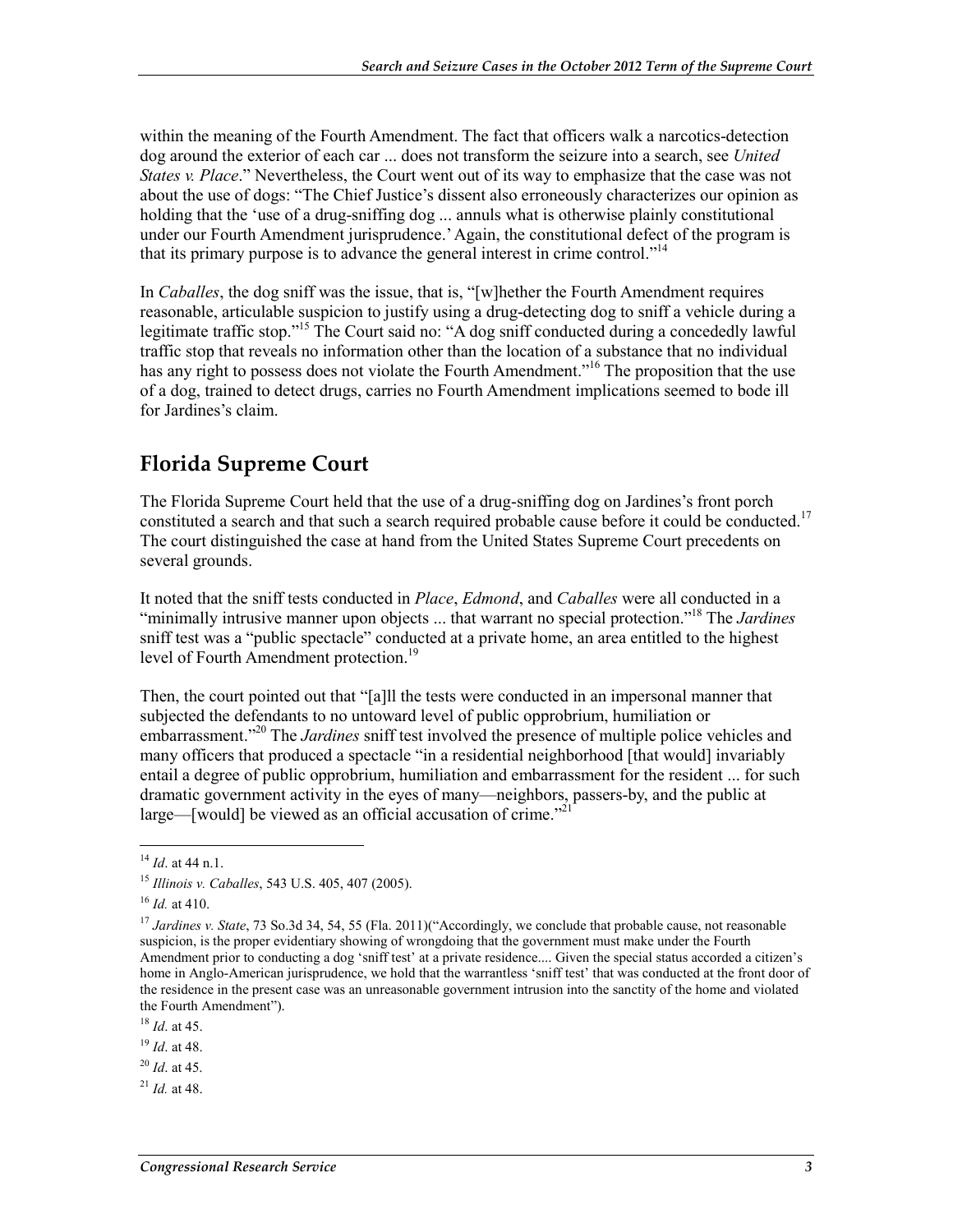Finally, the court emphasized that the *Place*, *Edmond*, and *Caballes* tests were conducted under circumstances in which they "were not susceptible to being employed in a discriminatory or arbitrary manner.<sup>"22</sup> In contrast, "if government agents can conduct a dog 'sniff test' at a private residence without any prior evidentiary showing of wrongdoing, there is simply nothing to prevent the agents from applying the procedure in an arbitrary or discriminatory manner, or based on whim and fancy, at the home of any citizen."<sup>23</sup>

The concurring justices offered another factor: "the lack of a uniform system of training and certification for drug-detection canines ... [:] conditioning and certification programs vary widely in their methods, elements, and tolerances of failure ... [; and] dogs themselves vary in their abilities to accept, retain, or abide by their conditioning in widely varying environments and circumstances."<sup>24</sup>

In the absence of exigent circumstances or non-law enforcement special needs, the court concluded that the dog sniff searches such as the one that occurred in *Jardines* may only be conducted on the basis of probable cause.<sup>25</sup>

The dissenters contended that the majority opinion flew in the face of binding United States Supreme Court precedent.<sup>26</sup> Beyond *Place, Edmond*, and *Caballes*, they mention the Court's observation in *Kyllo* to the effect that "'a Fourth Amendment search does not occur—even when the explicitly protected location of a house is concerned—unless the individual manifested a subjective expectation of privacy in the object of the challenged search and society is willing to recognize that expectation as reasonable."<sup>527</sup> Couple this with the Court's statement "that government conduct that only reveals the possession of contraband compromises no legitimate privacy interest," and the position of the majority opinion becomes untenable, the dissenters suggested. $^{28}$ 

The justices of the Florida Supreme Court, however, did not have the advantage of the United States Supreme Court's *Jones* decision. There, a majority of the Court made clear that a Fourth Amendment search occurs whenever the government physically intrudes upon constitutionally protected property.29 The "expectation of privacy" concept, born of *Katz*, supplements, it does not condition, the traditional protection of the Amendment.<sup>30</sup> The United States Supreme Court may have had *Jones* in mind when it agreed to hear *Jardines*. 31

<sup>22</sup> *Id*. at 45.

<sup>23</sup> *Id.* at 49.

<sup>&</sup>lt;sup>24</sup> *Id.* at 60 (Lewis, J., with Pariente and Labarga, JJ. concurring).

<sup>&</sup>lt;sup>25</sup> *Id.* at 54 ("Accordingly, we conclude that probable cause, not reasonable suspicion, is the proper evidentiary showing of wrongdoing that the government must make under the Fourth Amendment prior to conducting a dog 'sniff test' at a private residence").

<sup>26</sup> *Id*. at 61 (Polston, J., with Canady, Ch. J. dissenting).

<sup>27</sup> *Id.* at 64, quoting, *Kyllo v. United States*, 533 U.S. 27, 33 (2001).

<sup>28</sup> *Id*. at 67-8, quoting, *Illinois v. Caballes*, 545 U.S. 405, 408 (2005).

 $29$  More precisely, where "the Government obtains information by physically intruding on a constitutionally protected area, such a [Fourth Amendment] search has undoubtedly occurred," *United States v. Jones*, 132 S.Ct. 945, 950 n.3 (2012); *id.* at 923 (Sotomayor, J., concurring).

<sup>&</sup>lt;sup>30</sup> "[T]he *Katz* reasonable-expectation-of-privacy test has been added to, not substituted for, the common-law trespassory test," *id.* at 952.

<sup>31</sup> The final slip opinions were back from the Public Printer and the Court announced its decision in *Jones* on January (continued...)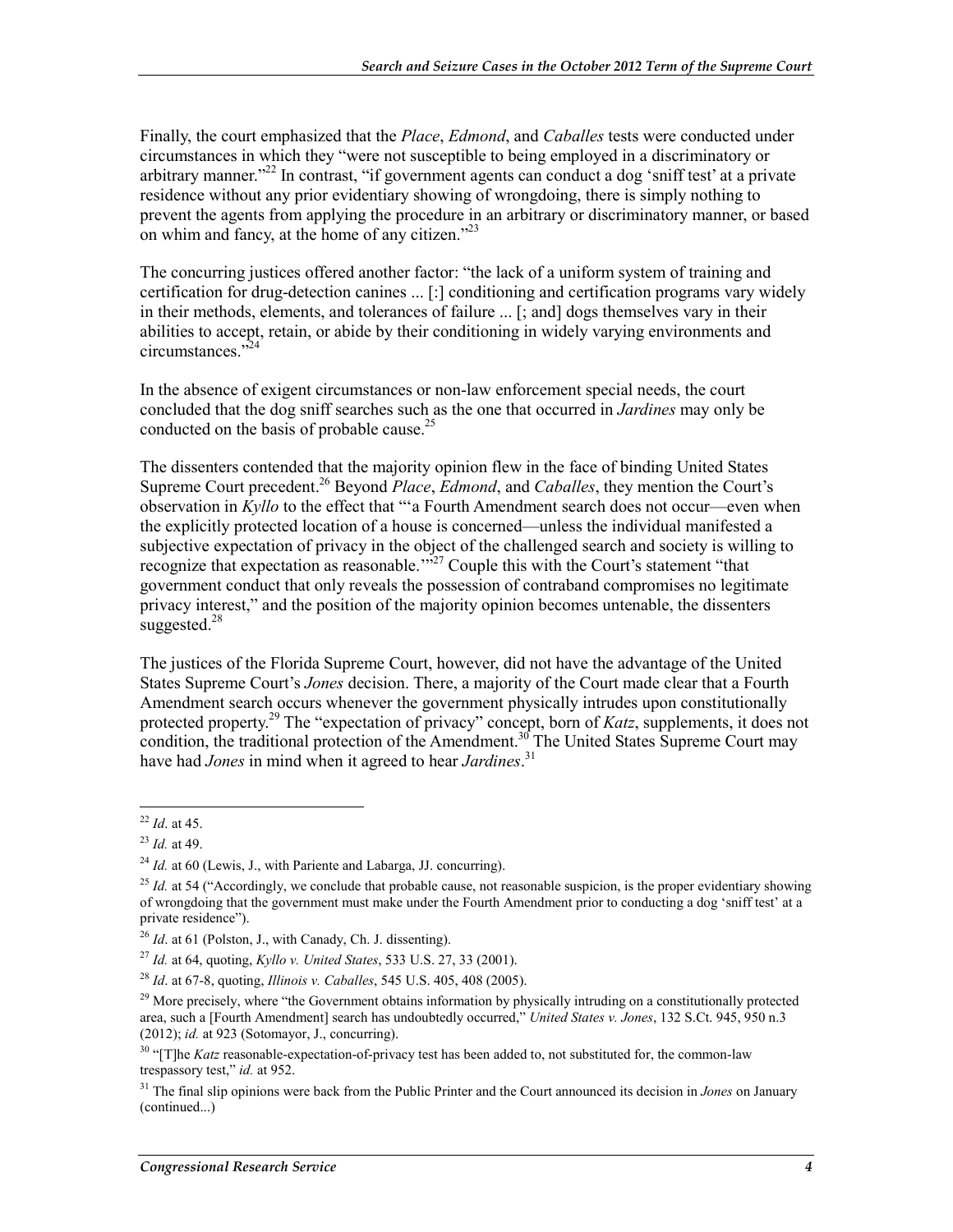#### **Supreme Court's** *Jardines* **Decision**

In any event, for five Justices, the principle announced in *Jones* dictated the result in *Jardines*. 32 If anything, *Jardines* seems to present a clearer example of the *Jones* principle than does *Jones*. *Jones*, after all, involved placing a tracking device on a car parked in a public parking lot, while *Jardines* involved a home. On the other hand, *Jardines* did not involve an intrusion into the home itself, but rather the use of a drug-detecting dog at the front door and on the porch of the home.

Justice Scalia began the opinion for the Court with the observation that a Fourth Amendment search occurs when the government "obtains information by physically intruding" upon constitutionally protected areas of person, houses, papers, or effects.<sup>33</sup> He pointed out that the curtilage—the area immediately surrounding the house, including any porch—is afforded the same protection as a house.<sup>34</sup>

In the case of the front door, however, the Court stated that the householder is thought to have granted an implicit license for some level of intrusion by the public and government alike.<sup>35</sup> Yet the license is limited as to place and purpose.<sup>36</sup> A license to knock and talk is not a license to conduct a search at the front door and certainly not on the porch.<sup>37</sup>

The suggestion that the Court's earlier dog sniff cases demanded a different result were unavailing. Justice Scalia explained that "The *Katz* reasonable-expectations test has been added to, not substituted for, the traditional property-based understanding of the Fourth Amendment, and so is unnecessary to consider when the government gains evidence by physically intruding on constitutionally protected areas."<sup>38</sup> Consequently, "[t]he government's use of trained police dogs to investigate the home and its immediate surrounding [was] a search within the meaning of the Fourth Amendment, [and] [t]he judgment of the Supreme Court of Florida [was] therefore affirmed."<sup>39</sup>

Although they joined the opinion for the Court in full, Justice Kagan with Justices Ginsburg and Sotomayor would also have affirmed the judgment of the Florida Supreme Court on "expectation of privacy grounds."40 From their perspective, the Court's thermal imaging *Kyllo* case controlled the expectation of privacy analysis.<sup>41</sup> Applying the *Kyllo* rule, "[t]he police officers [in Jardines] conducted a search because they used a 'device ... not in general public' (a trained drug-detection

1

 $^{41}$  *Id.* at 3.

<sup>(...</sup>continued)

<sup>23, 2012,</sup> *id.* The Court granted certiorari in *Jardines* on January 6, 2012, 132 S.Ct. 995 (2012).

<sup>32</sup> *Florida v. Jardines*, No. 11-564, slip op. at 3 (March 26, 2013).

<sup>&</sup>lt;sup>33</sup> *Id.* Justices Thomas, Ginsburg, Sotomayor, and Kagan joined Justice Scalia's opinion.

<sup>34</sup> *Id*. at 4-5.

<sup>35</sup> *Id*. at 5-6.

<sup>36</sup> *Id*. at 7.

<sup>37</sup> *Id.*

<sup>38</sup> *Id*. at 9 (internal citation and quotation marks omitted).

<sup>39</sup> *Id*. at 10.

<sup>40</sup> *Florida v. Jardines*, No. 11-564, Kagan, J. (with Ginsburg and Sotomayor, JJ., concurring), slip op. at 5.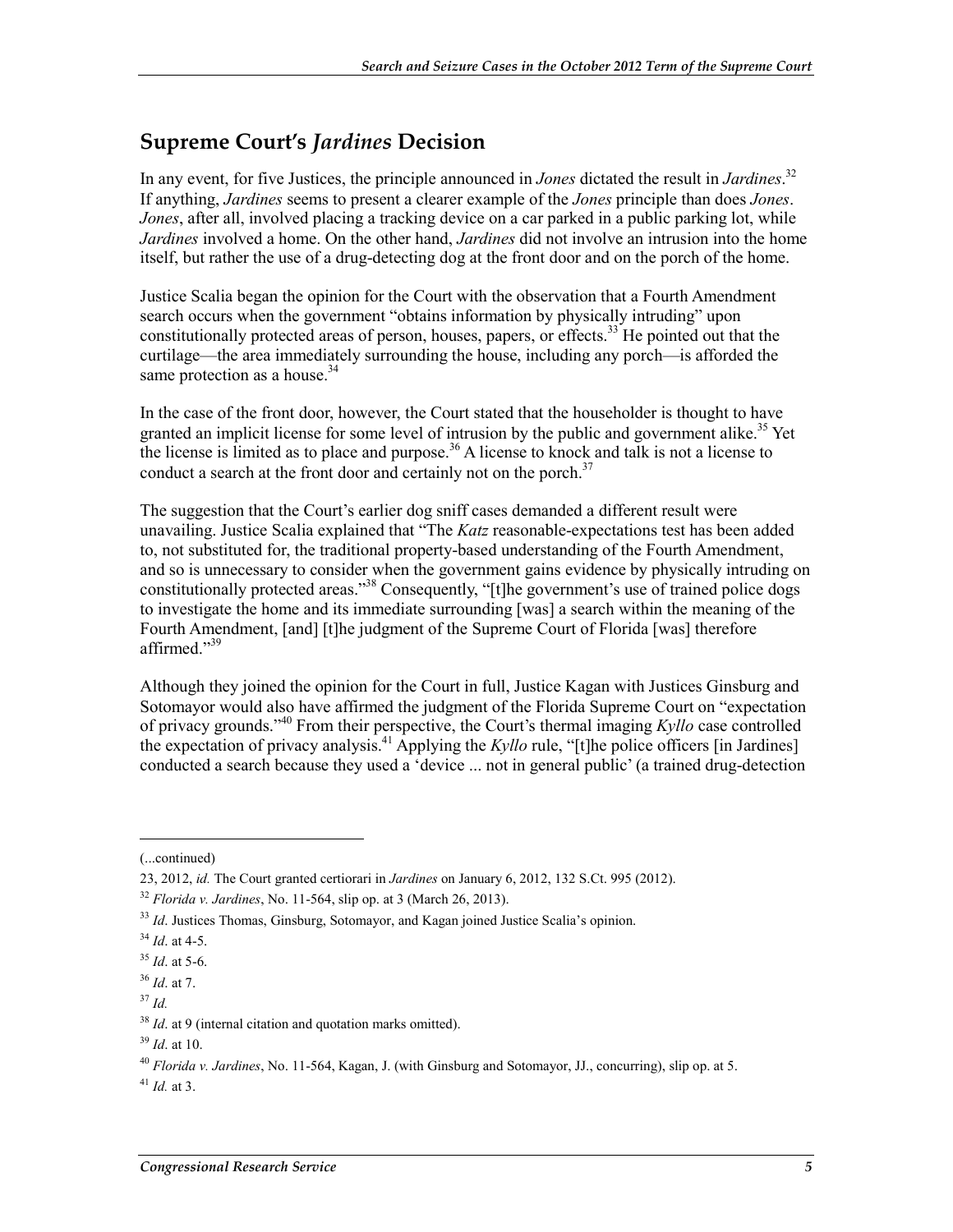dog) to 'explore details of the home' (the presence of certain substances) that they would not otherwise have discovered without entering the premises."42

The dissenters, Justice Alito with Chief Justice Roberts as well as Justices Kennedy and Breyer, could not accept the notion that the officer's presence at Jardines's front door became a Fourth Amendment search simply because he was accompanied by his dog.<sup>43</sup> Nor did they believe that Jardines had a reasonable expectation of privacy with respect to the smell of marijuana escaping from the house and detectable at the front door, a place open to the public.<sup>44</sup>

### *Florida v. Harris*

Has the Florida Supreme Court decided an important question in a way that conflicts with established Fourth Amendment precedent of the U.S. Supreme Court by holding that an alert by a well-trained narcotics-detection dog certified to detect illegal contraband is insufficient to establish probable cause to search a vehicle?

The Florida Supreme Court's *Jardines* decision was perhaps not surprising in light of its earlier decision in *Harris*. 45 It refused to accept a trained drug-detection dog's positive reaction as per se probable cause in *Harris*. Instead, it listed a host of criteria under which a trained dog's alert might be considered probable cause. Neither the per se standard nor the Florida court's list seemed consistent with the "totality of the circumstances" standard that the United States Supreme Court had favored.

#### **Background**

A canine officer pulled Harris's truck over for a traffic violation.<sup>46</sup> His trained dog alerted to the presence of narcotics. A search of the truck, however, did not yield the drugs the dog had been trained to detect. Nevertheless, it did lead to the discovery of precursor chemicals. Two months later, the same canine team again pulled Harris over for a traffic violation with the same result. The dog reacted positively to the presence of drugs, but none were found. The trial court denied Harris's motion to suppress the evidence seized following the first search. The district court affirmed.<sup>47</sup> The Florida Supreme Court reversed, holding that "the fact that a drug-detection dog has been trained and certified to detect narcotics, standing alone, is not sufficient to demonstrate the reliability of the dog" and thereby establish probable cause to conduct a search. $48$ 

<sup>1</sup> <sup>42</sup> *Id*. at 4.

<sup>43</sup> *Florida v. Jardines*, No. 11-564, Alito, J. (with Roberts, Ch.J. , Kennedy and Breyer, JJ., dissenting), slip op. at 1.

<sup>44</sup> *Id*. at 2.

<sup>45</sup> *Harris v. State*, 71 So.3d 756 (Fla. 2011).

<sup>46</sup> The information in this paragraph was gathered from *Harris v. State*, 71 So.3d at 759-62.

<sup>47</sup> *Harris v. State*, 989 So.2d 1214 (Fla.App. 1st 2008).

<sup>48</sup> *Harris v. State*, 71 So.3d at 774-75.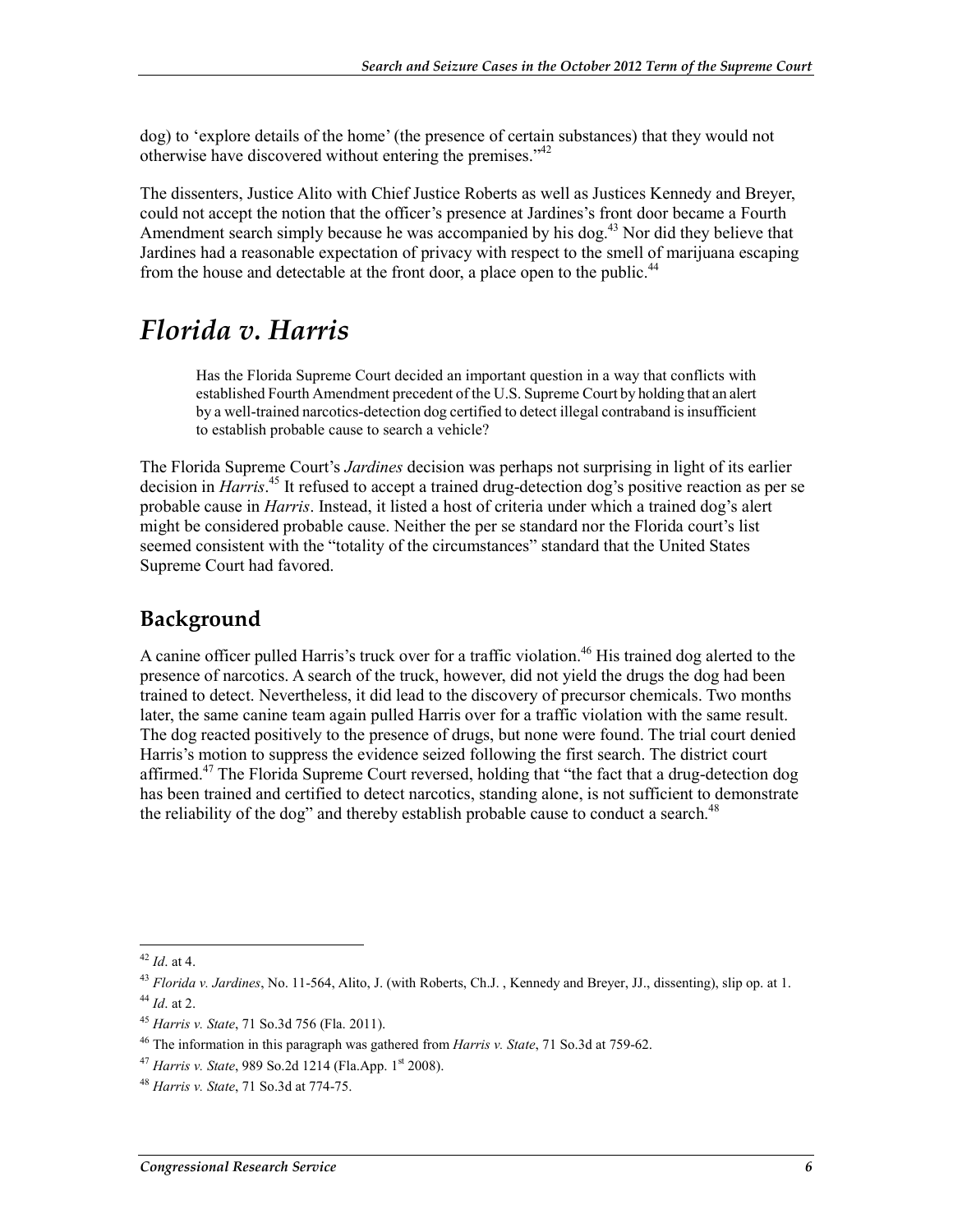#### **Supreme Court Precedent and Later Case Law**

Probable cause to believe that the search will reveal contraband or evidence of a crime is a prerequisite for the issuance of a search warrant.<sup>49</sup> And probable cause permits police to search a car or truck without a warrant.<sup>50</sup> Probable cause exists when "there is a fair probability that contraband or evidence of a crime will be found in a particular place."<sup>51</sup> Whether that standard has been met is a common sense assessment of all of the circumstances in a particular case.<sup>52</sup>

At one point, the Court held that bare, conclusionary statements to a magistrate that officers had reliable information from a credible source, without indicating why the tip was reliable or the source credible, did not constitute probable cause.<sup>53</sup> Shortly thereafter, the Court refused to find probable cause to secure a warrant in a case in which the informant's tip was offered without evidence of the information's reliability or of the tipster's credibility, even in the presence of some corroboration of the tip's accuracy.<sup>54</sup> The two cases, *Aguilar* and *Spinelli*, led some to believe that an informant's tip might serve as the basis for probable cause only with evidence of the information's reliability and tipster's credibility.<sup>55</sup> The Court found this too restrictive a test in *Illinois v. Gates*. Better instead, it held, to rely upon a "totality of the circumstances" standard that permits a common sense assessment of the individual facts presented in a particular case.<sup>56</sup>

Since *Gates*, the federal courts of appeals have usually held that the positive reaction of a reliable dog trained to detect the presence of narcotics is sufficient to establish probable cause.<sup>57</sup>

<sup>53</sup> *Aguilar v. Texas*, 378 U.S. 108, 113-16 (1964).

<sup>54</sup> *Spinelli v. United States*, 393 U.S. 410, 415-16 (1969)("A magistrate cannot be said to have properly discharged his constitutional duty if he relies on an informer's tip which—even when partially corroborated—is not as reliable as one which passes Augilar's requirements when standing alone").

55 See e.g., *Illinois v. Gates*, 462 U.S. 213, 229-30 (1983)(internal citations omitted)("The Illinois court, alluding to an elaborate set of legal rules that have developed among various lower courts to enforce the 'two-pronged test,' found that the test had not been satisfied. First, the 'veracity' prong was not satisfied because, '[there] was simply no basis [for] [concluding] that the anonymous person [who wrote the letter to the Bloomingdale Police Department] was credible.' The court indicated that corroboration by police of details contained in the letter might never satisfy the 'veracity' prong, and in any event, could not do so if, as in the present case, only 'innocent' details are corroborated. In addition, the letter gave no indication of the basis of its writer's knowledge of the Gateses' activities. The Illinois court understood *Spinelli* as permitting the detail contained in a tip to be used to infer that the informant had a reliable basis for his statements, but it thought that the anonymous letter failed to provide sufficient detail to permit such an inference. Thus, it concluded that no showing of probable cause had been made").

<sup>56</sup> *Id.* at 238-39(internal citations omitted)("[W]e conclude that it is wiser to abandon the 'two-pronged test' established by our decisions in *Aguilar* and *Spinelli*. In its place we reaffirm the totality-of-the-circumstances analysis that traditionally has informed probable-cause determinations. The task of the issuing magistrate is simply to make a practical, common-sense decision whether, given all the circumstances set forth in the affidavit before him, including the 'veracity' and 'basis of knowledge' of persons supplying hearsay information, there is a fair probability that contraband or evidence of a crime will be found in a particular place. And the duty of a reviewing court is simply to ensure that the magistrate had a 'substantial basis for ... [concluding]' that probable cause existed. We are convinced that this flexible, easily applied standard will better achieve the accommodation of public and private interests that the Fourth Amendment requires than does the approach that has developed from *Aguilar* and *Spinelli*").

<sup>1</sup> 49 U.S. Const. Amend. IV.

<sup>50</sup> *Carroll v. United States*, 267 U.S. 132, 153 (1925); *Maryland v. Dyson*, 527 U.S. 465, 467 (1999).

<sup>51</sup> *Illinois v. Gates*, 462 U.S. 213, 238 (1983).

<sup>52</sup> *Maryland v. Pringle*, 540 U.S. 366, 370-71 (2003)("[T]he probable cause standard is a practical, nontechnical conception that deals with the factual and practical considerations everyday life on which reasonable and prudent men, not legal technicians, act.... The probable-cause standard ... depends on the totality of the circumstances").

<sup>&</sup>lt;sup>57</sup> *United States v. Bowman*, 660 F.3d 338, 345 (8<sup>th</sup> Cir. 2011)("Assuming that the dog is reliable, a dog sniff resulting (continued...)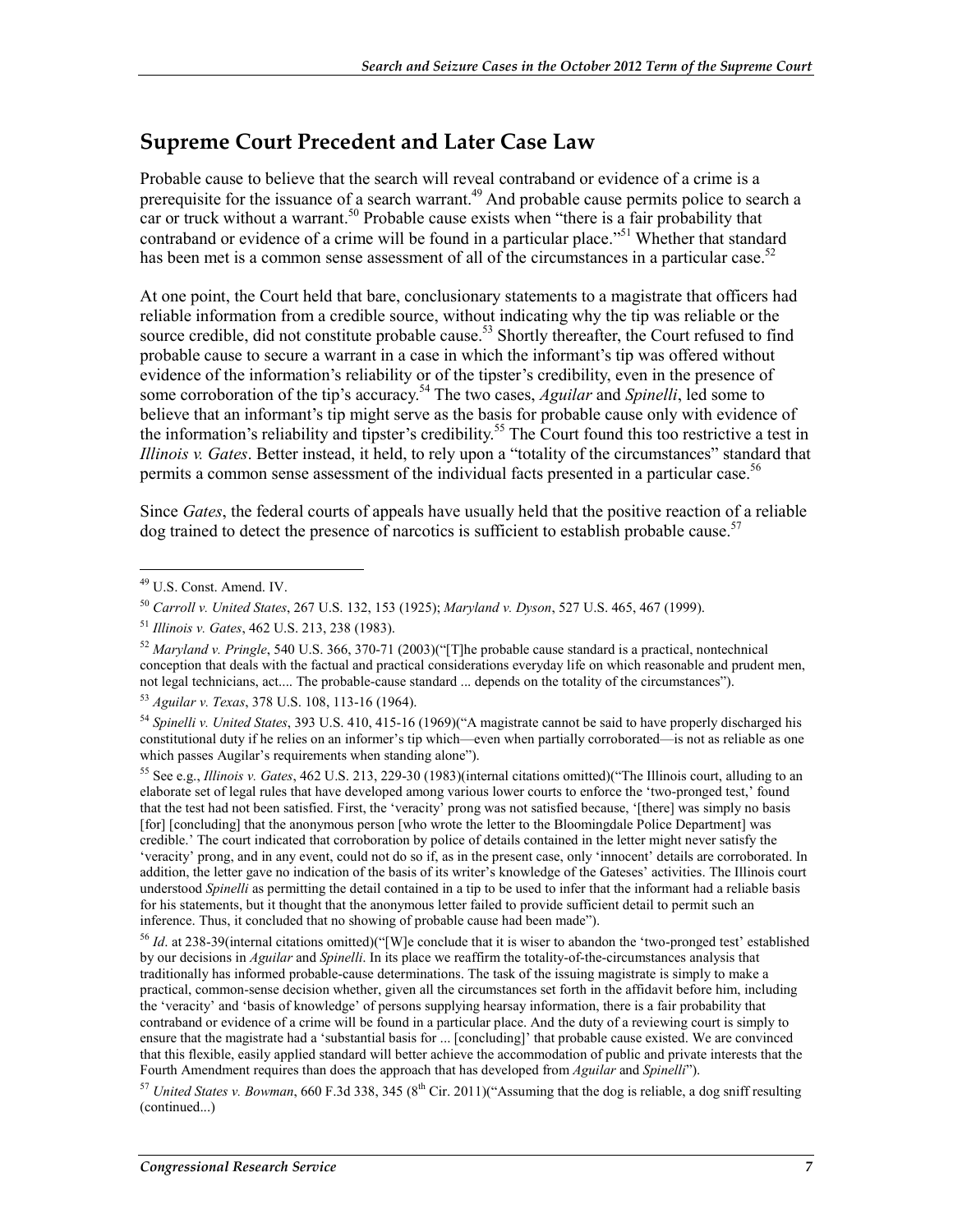#### **Florida Supreme Court**

The Florida Supreme Court concluded that in *Harris* the state had failed to show that, taking all the circumstances into account, the alert of a trained dog to the door of a truck entitled an officer to believe that there was a fair probability that the truck contained illicit drugs.<sup>58</sup> The suppression hearing featured apparently uncontradicted evidence that the dog had twice reacted positively to the door of the truck when in fact the truck had none of the drugs the dog was trained to detect.<sup>59</sup> The court did not feel that the state had offered sufficient evidence to explain away the factors that might have contributed to such a result: false alerts attributable to environmental factors, handler cuing or error, or the dog's inability to distinguish between odors attributable to the current presence of narcotics on the one hand, and residual odors attributable to the presence of narcotics minutes, hours, days, or weeks earlier, on the other.<sup>60</sup> It held that

[T]o meet its burden of establishing that the officer had a reasonable basis for believing the dog to be reliable in order to establish probable cause, the State must present the training and certification records, an explanation of the meaning of the particular training and certification of that dog, field performance records, and evidence concerning the experience and training of the officer handling the dog, as well as any other objective evidence known to the officer about the dog's reliability in being able to detect the presence of illegal substances within the vehicle. To adopt the contrary view that the burden is on the defendant to present evidence of the factors other than certification and training in order to demonstrate that the dog is unreliable would be contrary to the well-established proposition that the burden is on the State to establish probable cause for a warrantless search. In addition, since all of the records

<sup>(...</sup>continued)

in an alert on a container, car, or other item, standing alone gives an officer probable cause to believe that there are drugs present"); *United States v. Kitchell*, 653 F.3d 1206, 1222 (10<sup>th</sup> Cir. 2011)("Mr. Shigermura points to no authority undermining the well-established principle that positive alert from a reliable narcotics-detection dog gives rise to probable cause to search a vehicle"); *United States v. Pierce*, 622 F.3d 209, 213 (3d Cir. 2010)("[A] dog's positive alert while sniffing the exterior of the car provides an officer with the probable cause necessary to search the car without a warrant"); "); *United States v. Howard*, 621 F.3d 433, 447 (6<sup>th</sup> Cir. 2010)(emphasis added)("A positive indication by a *properly-trained* dog is sufficient to establish probable cause for the presence of a controlled substance"); *United States v. Brown*, 500 F.3d 48, 57 (1<sup>st</sup> Cir. 2007)("[A] reliable canine sniff outside a vehicle can provide probable cause to search the vehicle").

<sup>58</sup> *Harris v. State*, 71 So.3d at 758-59 ("The issue of when a dog's alert provides probable cause for a search hinges on the dog's reliability as a detector of illegal substances within a vehicle. We hold that the State may establish probable cause by demonstrating that the officer had a reasonable basis for believing the dog to be reliable based on the totality of the circumstances ... Evidence that the dog has been trained and certified to detect narcotics, standing alone, is not sufficient to establish the dog's reliability for purposes of determining probable cause—especially since training certification in this state are not standardized and thus each training and certification program may differ with no meaningful way to assess them").

<sup>59</sup> *Id*. at 762.

<sup>&</sup>lt;sup>60</sup> *Id.* at 767-68 ("We first note that there is no uniform standard in this state or nationwide for an acceptable level of training, testing, or certification for drug-detection dogs. In contrast to dual-purpose drug-detection dogs [(dogs trained both detect drugs and apprehend suspects)], which are apparently certified by FDLE, no such required certification exists in this state for dogs like Aldo, who is a single-purpose drug-detection dog [(a dog trained only to detect drugs)]. In the absence of a uniform standard, the reliability of the dog cannot be established by demonstrating only that a canine is trained and certified. Simply characterizing a dog as 'trained' and 'certified' imparts scant information about what the dog has been conditioned to do or not to do, or how successfully.... Second, and related to the first concern, any presumption of reliability based only on the fact that the dog has been trained and certified does not take into account the potential for false alerts, the potential for handler error, and the possibility of alerts to residual odors").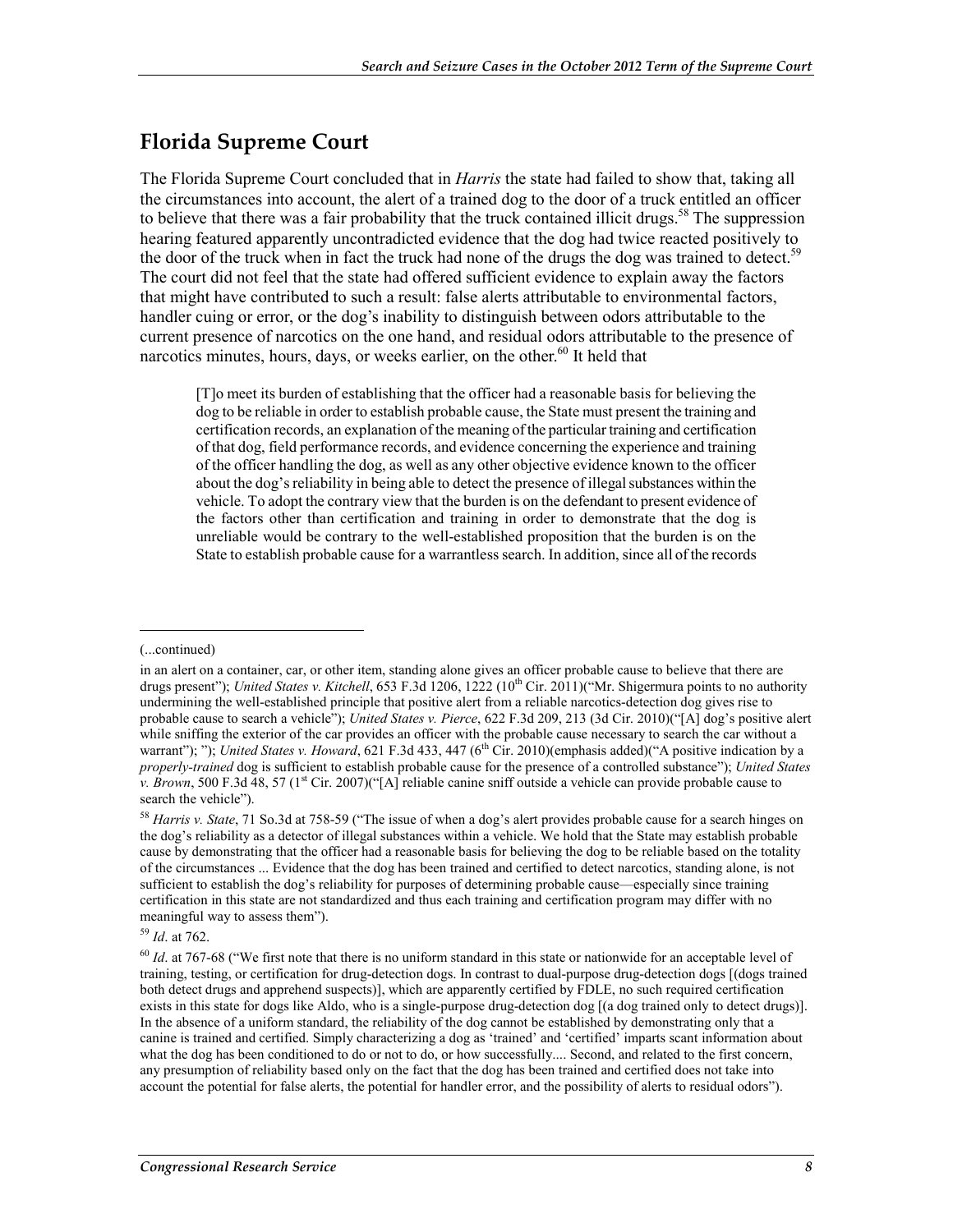and evidence are in the possession of the State, to shift the burden to the defendant to produce evidence of the dog's unreliability is unwarranted and unduly burdensome.<sup>61</sup>

The dissent objected that the court demanded certainty where the Fourth Amendment required only probability: "[T]he majority demands a level of certainty that goes beyond what is required by the governing probable cause standard.... The majority here ... imposes evidentiary requirements which can readily be employed to ensure that the police rely on drug-detection dogs only when the dogs are shown to be virtually infallible.<sup> $162$ </sup>

#### **Supreme Court's** *Harris* **Decision**

The United States Supreme Court unanimously reversed the judgment in the Florida Supreme Court's decision.<sup>63</sup> The Florida court had simply disregarded the common sense, ad hoc, totalityof-the-circumstances standard that the Supreme Court's Fourth Amendment precedents demanded.<sup>64</sup> The test "is whether all the facts surrounding a dog's alert, viewed through the lens of common sense, would make a reasonably prudent person think that a search would reveal contraband or evidence of a crime. A sniff is up to snuff when it meets that test."<sup>65</sup>

Justice Kagan, speaking for the Court, noted that a defendant must be afforded the opportunity to challenge a dog's reliability, but that the prosecution had presented substantial evidence of the dog's proficiency at detecting drugs, which Harris had chosen not to contest in the lower court.<sup>66</sup> Harris instead concentrated on the fact that the dog signaled the presence of drugs where they were not to be found.<sup>67</sup> Yet in the eyes of the Court, this confirmed rather than undermined the dog's reliability, since Harris regularly touched the truck's door handle and readily admitted that he regularly handled methamphetamine. The smell of drugs was there. The dog signaled that the smell of drugs was there. Consequently, the officer had probable cause to believe that a search would find drugs there.<sup>68</sup>

## *Bailey v. United States*

Whether, under *Michigan v. Summers*, 452 U.S. 692, 705 (1981), the detention of an individual who has just left the premises to be searched under warrant is permissible when the individual is detained out of view of the house as soon as practicable.

<sup>61</sup> *Id.* at 759.

<sup>62</sup> *Id*. at 776 (Canady, Ch.J., dissenting).

<sup>63</sup> *Florida v. Harris*, 133 S.Ct. 1050, 1059 (2013).

<sup>64</sup> *Id*. at 1056.

<sup>65</sup> *Id*. at 1058.

<sup>66</sup> *Id*. at 1057-58.

<sup>67</sup> *Id*. at 1058.

<sup>&</sup>lt;sup>68</sup> *Id.* at 1059 (internal citations omitted and emphasis in the original)("Harris cooked and used methamphetamine on a regular basis; so as [Officer] Wheetley later surmised, Aldo[, the dog,] likely responded to odors that Harris had transferred to the driver's-side door handle of his truck ... A well-trained drug-detection dog *should* alert to such odors.... And still more fundamentally, we do not evaluate probable cause in hindsight, based on what search does or does not turn up.... Wheetley had good cause to view Aldo as a reliable detector of drugs. And no special circumstances here gave Wheetley reason to discount Aldo's usual dependability or distrust his response to Harris's truck").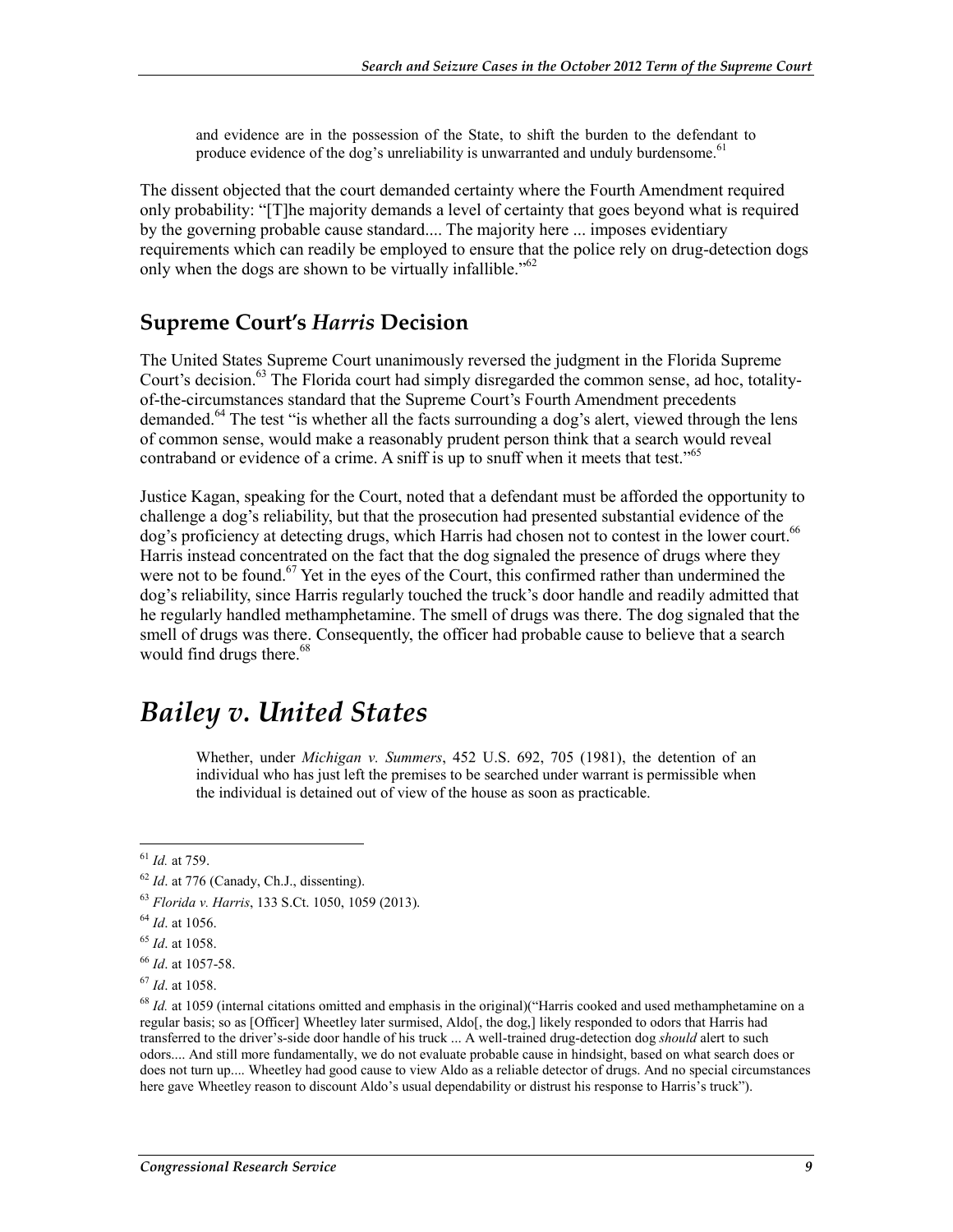The Fourth Amendment prohibits unreasonable searches and seizures.<sup>69</sup> Searches and seizures are presumptively unreasonable, unless they are conducted pursuant to a warrant issued by a neutral magistrate upon a sworn showing of probable cause.<sup>70</sup> Nevertheless, there are circumstances under which authorities enjoy limited authority to detain an individual without a warrant and with less than probable cause to believe the individual has committed a crime. One such instance occurs when officers seek to execute a search warrant. Then, said the Supreme Court in *Michigan v. Summer*, "a warrant to search for contraband founded on probable cause implicitly carries with it the limited authority to detain the occupants of the premises while a proper search is conducted."71 Some of the lower federal courts had permitted detention only within the letter of the *Summers* rule;72 others had permitted detention consistent with what they considered its spirit. The Supreme Court granted certiorari in *Bailey* to consider the question,<sup>73</sup> and held that under the *Summers* rule the occupants must be taken into custody in the immediate vicinity of the premises to be searched. $74$ 

#### **Background**

The First District Court of New York issued a warrant for the search of the basement apartment at 103 Lake Drive and for a "chrome .380 handgun" believed to be found there.75 Shortly before execution of the warrant, narcotics detectives saw two men come up the stairs from the basement of the building and drive away. Both men, later identified as Bailey and a companion, matched the informant's general description of the resident of the apartment. The officers followed them, and pulled them over after they had travelled about a mile. They patted down the two men, handcuffed them, and seized Bailey's wallet and keys. The detectives called for a patrol car that carried Bailey and his companion back to the apartment. They returned Bailey's wallet, but used his keys to drive his car back to the apartment. Once there, officers, who had executed the warrant in the meantime, disclosed that they had discovered a handgun and drugs in plain view. Then, they arrested Bailey.

At some point, Bailey was turned over to federal authorities. He was charged with possession of cocaine, possession of a firearm by a felon, and possession of a firearm during and in furtherance of drug trafficking.<sup>76</sup> His pre-trial motion to suppress the evidence he claimed was seized in violation of the Fourth Amendment was denied.<sup>77</sup> He was convicted and sentenced to prison for 30 years and to five years of supervised release.<sup>78</sup> He unsuccessfully petitioned for relief in the

<u>.</u>

<sup>78</sup> *Id.* at 199.

<sup>69</sup> U.S. Const. Amend. IV.

<sup>70</sup> *Terry v. Ohio*, 393 U.S. 1, 20 (1968).

<sup>71</sup> *Michigan v. Summers*, 452 U.S. 692, 705 (1981).

 $^{72}$  E.g., *United States v. Edwards*, 103 F.3d 90, 94 (10<sup>th</sup> Cir. 1996); *United States v. Sherrill*, 27 F.3d 344, 346 (8<sup>th</sup> Cir. 1994).

<sup>73</sup> *Bailey v. United States*, 132 S.Ct. 2710 (2012).

<sup>74</sup> *Bailey v. United States*, 133 S.Ct. 1031, 1045 (2013).

<sup>75</sup> The information in this paragraph was gathered from *United States v. Bailey*, 652 F.3d 197, 200-202 (2d Cir. 2011).

<sup>&</sup>lt;sup>76</sup> *Id.* at 199 (21 U.S.C. 841(a)(1), (b)(1)(B)(ii)(possession with intent to distribute at least 5 grams of cocaine base); 18 U.S.C.  $922(g)(1)$ ,  $924(a)(2)(possession of a firearm by a previously convicted felon); 18 U.S.C. 924(c)(1)(A)(i)$ (possession of a firearm during and in furtherance of drug trafficking)).

<sup>77</sup> *Id.*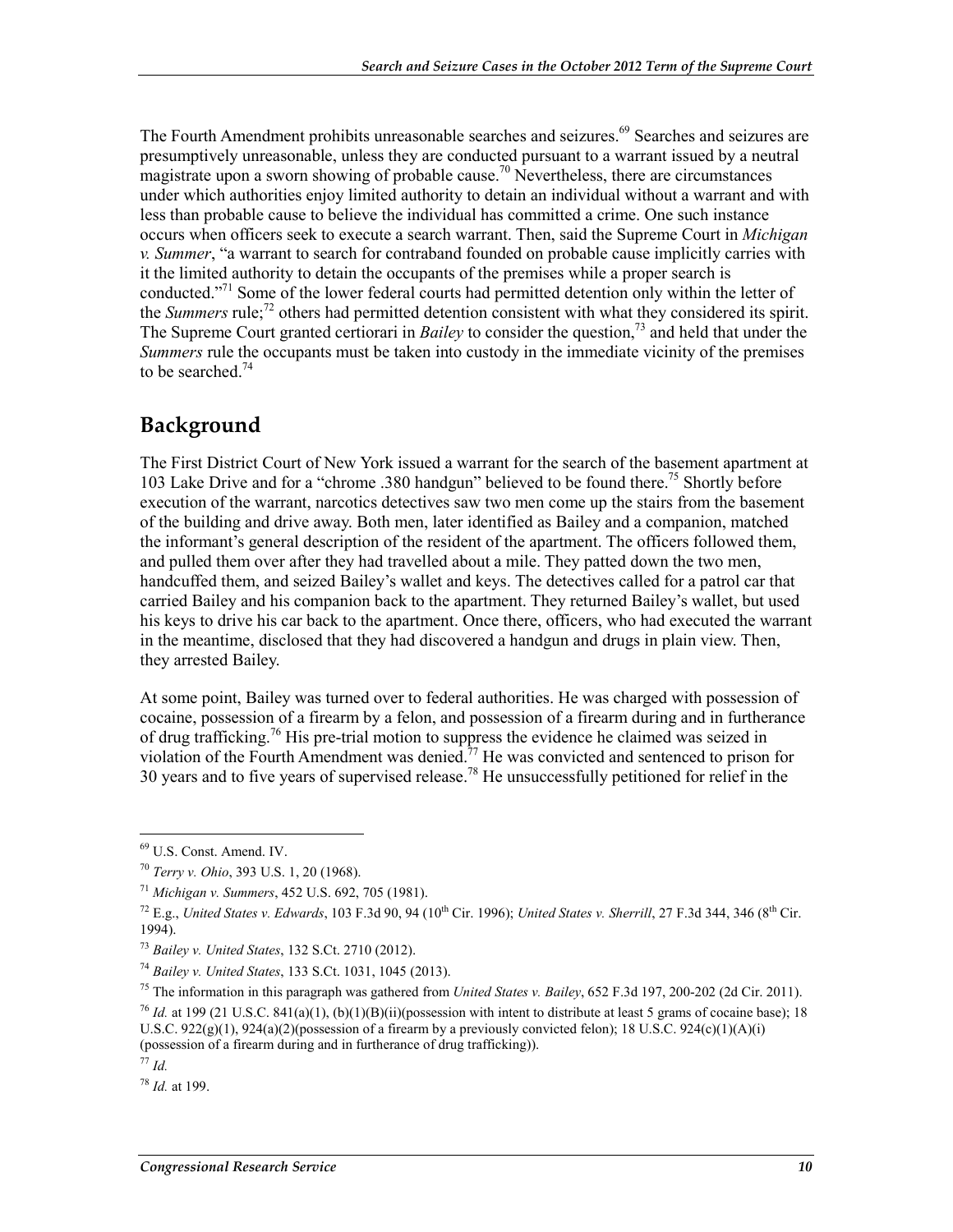nature of habeas corpus based on a claim of ineffective assistance of counsel.<sup>79</sup> The Second Circuit Court of Appeals considered the appeal of the denial of petition together with the appeal of his conviction.<sup>80</sup> It affirmed both his conviction and the denial of relief under Section 2255.<sup>81</sup>

Speaking with regard to the Fourth Amendment issue, the Second Circuit declared that

"*Summers* applies with equal force when, for officer safety reasons, police do not detain the occupant on the curbside, but rather wait for him to leave the immediate area and detain him as soon as practicable." That is, *Summers* imposes upon police a duty based on both geographic and temporal proximity; police must identify an individual in the process of leaving the premises subject to search and detain him as soon as practicable during the execution of the search.<sup>82</sup>

The Supreme Court disagreed.

#### **Supreme Court Precedent and Later Case Law**

In *Summers*, the police arrived to execute a search warrant for narcotics as Summers was leaving the house to be searched and coming down the steps. They detained him until after they had entered the house and then brought him inside. When the search uncovered suspected narcotics in the cellar, they arrested him. They discovered a packet of heroin in his pocket in a search incident to his arrest. The Supreme Court held that "a warrant to search for contraband founded on probable cause carries with it the limited authority to detain the occupants of the premises while a proper search is conducted."83

Several considerations influenced the Court's decision. First, detaining Summers would reduce the risk of flight should the search reveal incriminating evidence.<sup>84</sup> Second, detaining Summers would reduce the risk that he or someone in the premises whom he might warn would destroy evidence.<sup>85</sup> Third, detaining Summers would reduce the risk of harm to the officers, particularly if incriminating evidence were discovered.<sup>86</sup> Last, Summers's presence during the execution of a search warrant might assist in the orderly completion of the search.<sup>87</sup>

<sup>79</sup> *Id.* at 202 (28 U.S.C. 2255 affords federal prisoners relief if they can establish that they are being held in violation of the Constitution or other laws of the United States).

<sup>80</sup> *Id.* at 199 n.1.

<sup>81</sup> *Id.* at 208.

<sup>82</sup> *Id.* at 206, quoting the district court, *United States v. Bailey*, 468 F.Supp.2d 373, 381 n.4 (E.D.N.Y. 2006).

<sup>83</sup> *Michigan v. Summers*. 452 U.S. at 705.

<sup>&</sup>lt;sup>84</sup> *Id.* at 702 ("Most obvious is the legitimate law enforcement interest in preventing flight in the event that incriminating evidence is found").

<sup>&</sup>lt;sup>85</sup> *Id.* ("[T]he execution of a warrant to search for narcotics is the kind of transaction that may give rise to sudden violence or frantic efforts to conceal or destroy evidence").

<sup>&</sup>lt;sup>86</sup> *Id.* at 702-3 ("Less obvious, but sometimes of greater importance is the interest in minimizing the risk of harm to the officers. Although no special danger to the police is suggested by the evidence in this record, the execution of a warrant to search for narcotics is the kind of transaction that may give rise to sudden violence or frantic efforts to conceal or destroy evidence. The risk of harm to both the police and the occupants is minimized if the officers routinely exercise unquestioned command of the situation").

<sup>&</sup>lt;sup>87</sup> *Id.* at 703 ("Finally, the orderly completion of the search may be facilitated if the occupants of the premises are present. Their self-interest may induce them to open locked doors or locked containers to avoid the use of force that is not only damaging to property but may also delay the completion of the task at hand").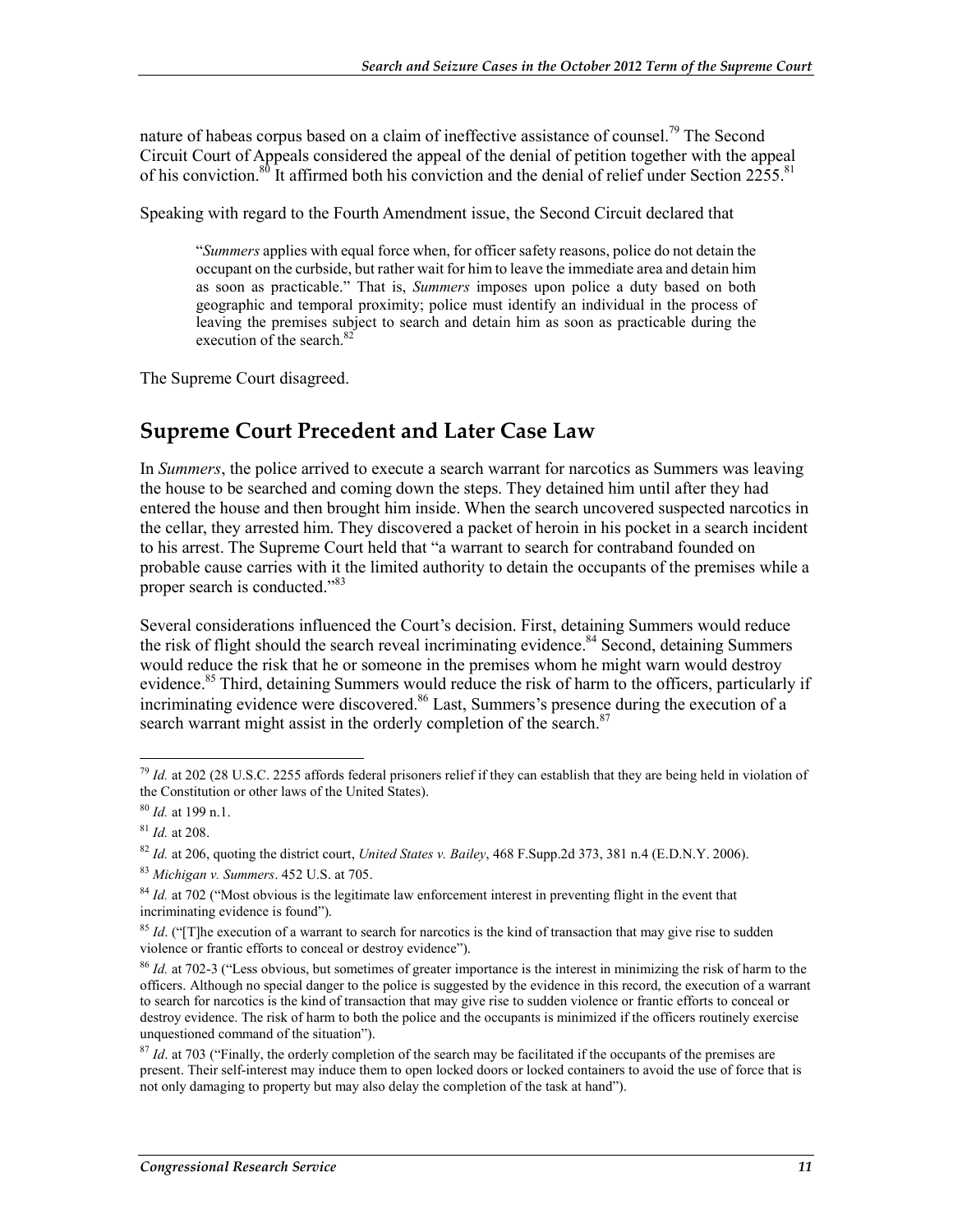Two decades later, the Court pointed out in *Muehler v. Mena* that the *Summers* rule implies the authority to use reasonable force to detain occupants, including handcuffing them in some instances.<sup>88</sup> The use of handcuffs may be particularly appropriate when firearms are the object of the search and risk of violence is real.89 The Court mentioned but placed no significance on the fact that, unlike *Summers*, *Muehler* involved a search warrant for evidence rather than for contraband.<sup>90</sup>

The Second Circuit acknowledged that the federal courts of appeals are divided over the question of whether the *Summers* rule may be extended.<sup>91</sup> Like the Second Circuit, the Fourth, Sixth, Seventh, and Eighth Circuits admit the possibility of some extension of the rule.<sup>92</sup> The Fifth and Tenth Circuits have declined to expand it.<sup>93</sup> The Second Circuit's *Bailey* decision would have permitted off-site detention incident to the execution of a search warrant under some conditions.<sup>94</sup> The Second Circuit understood that a decision must be supported by the *Summers* rule factors: officer safety, preservation of evidence, and prevention of flight.<sup>95</sup> It misunderstood how and when the factors should be weighed.

#### **Supreme Court's** *Bailey* **Decision**

Justice Kennedy, writing for six Justices, made three points: the Second Circuit misunderstood the *Summers* rule factors; it failed to recognize the limits the Fourth Amendment places on intrusions upon individual liberty; and the facts of the cases suggested that Bailey's detention or arrest may have been justified under rules other than the *Summers* rule.<sup>96</sup>

*Summers* rested in part on the risk of harm to officers posed by those present during the execution of the search warrant. The breadth of the authority that the Court confirmed in *Muehler* (handcuffing occupants for several hours) "counsel[ed] caution before extending the power to detain persons stopped or apprehended away from the premises where the search is being

<sup>88</sup> *Muehler v. Mena*, 544 U.S. 93, 98-9 (2005). Justice Kennedy joined in the 5-4 majority but penned a separate concurrence "to help ensure that police handcuffing during searches becomes neither routine nor unduly prolonged." *Id.* at 102 (Kennedy, J., concurring).

<sup>&</sup>lt;sup>89</sup> *Id.* at 100 ("But this was no ordinary search. The government interests in not only detaining, but using handcuffs, are at their maximum when, as here, a warrant authorizes a search for weapons and a wanted gang member resides on the premises").

<sup>&</sup>lt;sup>90</sup> *Id.* at 95-6 ("Muehler obtained a search warrant for 1363 Patricia Avenue that authorized a broad search of the house and premises for among other things, deadly weapons and evidence of gang membership").

<sup>91</sup> *United States v. Bailey*, 652 F.3d at 204-205.

 $^{92}$  E.g., *United States v. Montieth*, 662 F.3d 660, 668 (4<sup>th</sup> Cir. 2011); *United States v. Bullock*, 632 F.3d 1004, 1019 (7<sup>th</sup> Cir. 2011); *United States v. Cavazos*, 288 F.3d 706, 711 (5th Cir. 2002); *United States v. Cochran*, 939 F.2d 337, 339  $(6^{th}$  Cir. 1991).

<sup>&</sup>lt;sup>93</sup> E.g., *United States v. Edwards*, 103 F.3d 90, 94 (10<sup>th</sup> Cir. 1996); *United States v. Sherrill*, 27 F.3d 344, 346 (8<sup>th</sup> Cir. 1994).

<sup>94</sup> *United States v. Bailey*, 652 F.3d at 206 ("*Summers* applies with equal force when, for officer safety reasons, police do not detain the occupant on the curbside, but rather wait for him to leave the immediate area and detain him as soon as practicable").

<sup>95</sup> *Id*. at 206 n.6 ("Indeed, at least two of the law enforcement interests articulated in *Summers* apply here—namely, prevention of flight should incriminating evidence be found during the search and minimizing the risk of harm to the officers").

<sup>96</sup> *Bailey v. United States*, 133 S.Ct. 1031, 1038-42 (2013).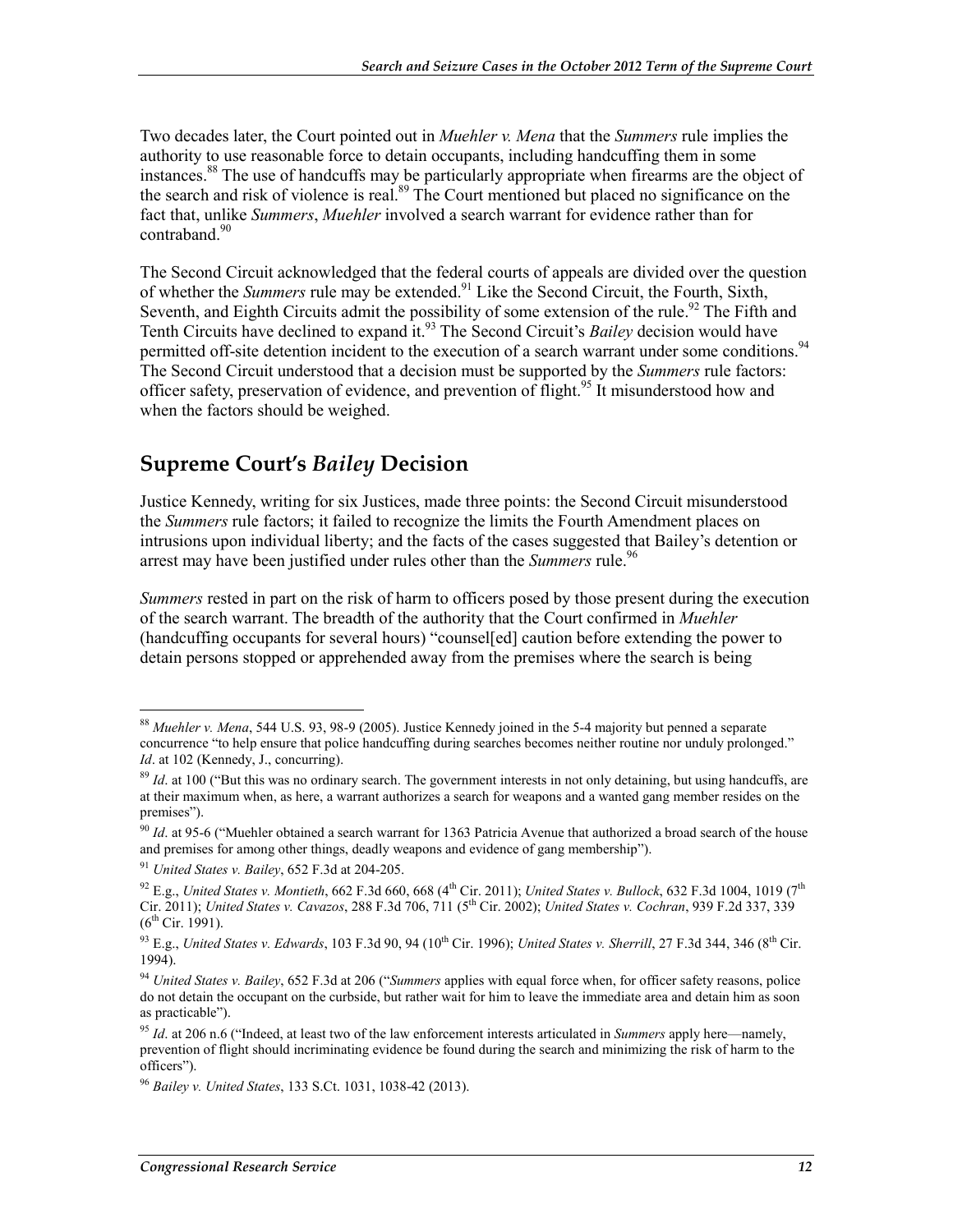conducted."97 The *Summers* observation that occupants might assist officers in the search hardly applied in the case of remote detention.<sup>98</sup> The *Summers* flight risk concern arose "not because of the danger of flight itself but because of the danger that potential flight can cause to the integrity of the search<sup>"99</sup>

Moreover, the *Summers* rule stands as a narrow exception to the Fourth Amendment's limit on intrusions on personal liberty. Detention within one's residence involves a minimum of public stigma and inconvenience; not so with off-site apprehension and transportation in public view.<sup>100</sup>

Finally, Justice Kennedy noted that after Bailey left his apartment he might have been followed, stopped, and questioned under the authority of *Terry*.<sup>101</sup> He might also have been arrested on probable cause based on the discovery of the gun and drugs in his apartment.<sup>102</sup> Justice Kennedy left for another day the determination of what constitutes the "immediate vicinity" for purposes of the *Summers* rule.<sup>103</sup>

Justice Scalia, joined by Justices Ginsburg and Kagan, endorsed the majority opinion, but wrote separately to emphasize that a *Summers* rule inquiry need go no further than to ask whether detention occurred in the immediate vicinity of the premises to be searched.<sup>104</sup>

The three dissenters, Justice Breyer with Justices Thomas and Alito, would have found the police conduct in Bailey reasonable based on the circumstances of the case and the Second Circuit's determination that "(1) the premises [were] subject to a valid search warrant, (2) the detained persons were seen leaving those premises, and (3) the detention [was] effected *as soon as reasonably practicable.*"<sup>105</sup>

### *Missouri v. McNeely*

Whether the natural metabolization of alcohol in the bloodstream presents a per se exigency that justifies an exception to the Fourth Amendment's warrant requirement for nonconsensual blood testing in all drunk-driving cases.

The Fourth Amendment insists that in most instances officials secure a search warrant before they search a person's house, papers, effects, or person. There are exceptions. The Supreme Court recognized one such exception in *Schmerber v. California*, a case that involved a warrantless

<sup>97</sup> *Id*.at 1039.

<sup>98</sup> *Id.* at 1040.

<sup>99</sup> *Id*. at 1041 ("The need to prevent flight, if unbounded, might be used to argue for detention, while a search is underway, of any regular occupant regardless of his or her location at the time of the search.... The interest in preventing escape from [the] police cannot extend this far without undermining the usual rules for arrest based on probable cause or a brief stop for questioning under standards derived from *Terry*.").

 $100$  *Id.* 

<sup>101</sup> *Id*. at 1042, referring to *Terry v. Ohio*, 392 U.S. 1 (1968) and its progeny; see generally, *Constitution of the United States of America: Analysis and Interpretation*.

<sup>102</sup> *Id*. at 1042.

<sup>103</sup> *Id.* 

<sup>104</sup> *Id*. at 1043.

<sup>&</sup>lt;sup>105</sup> *Id.* at 1045 (internal quotation mark omitted)(emphasis in the original).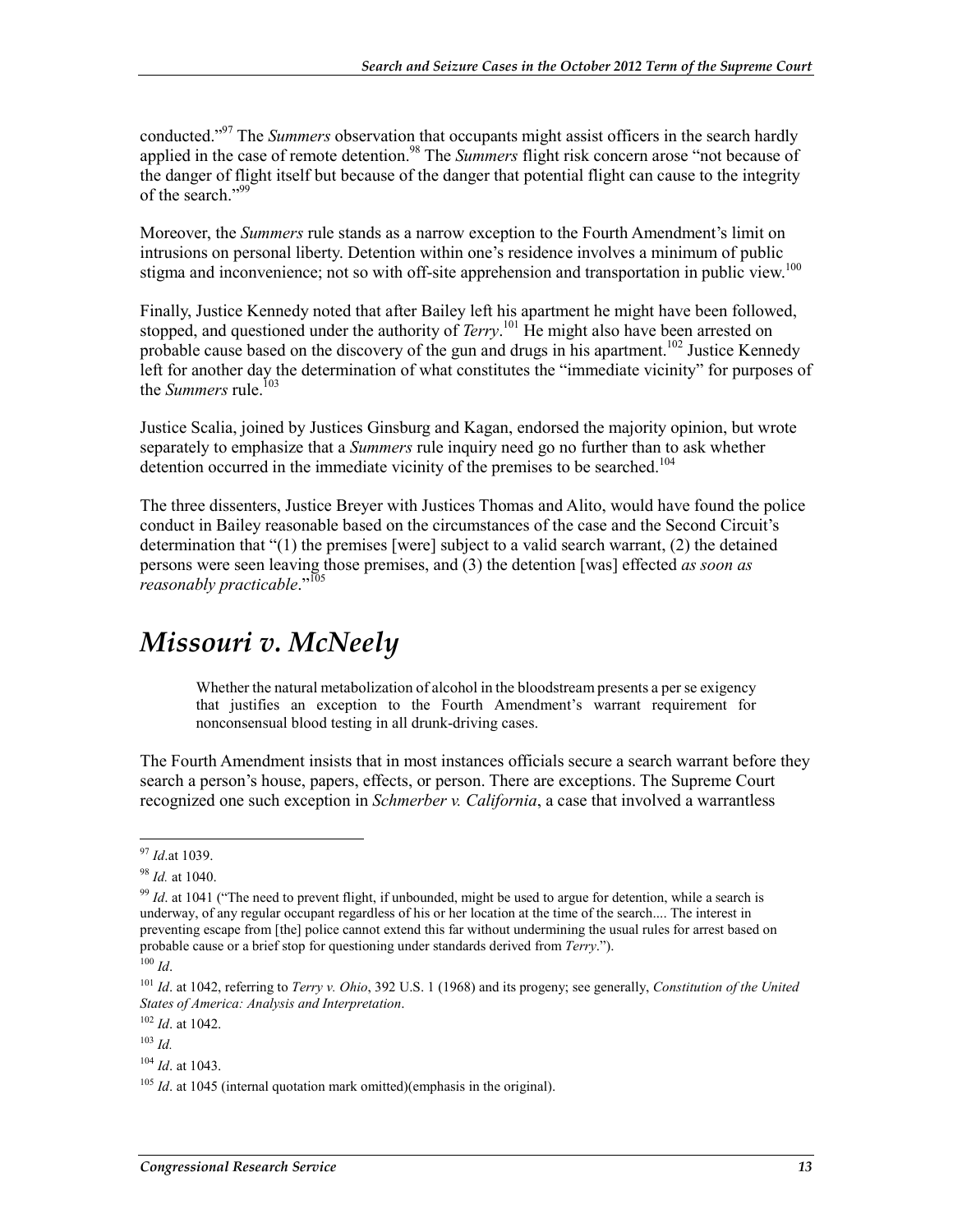blood test ordered for a drunk driving suspect.<sup>106</sup> Later state courts were unable to agree on whether the rate at which alcohol disappears from the blood alone constitutes exception or whether other factors must be considered.<sup>107</sup>

#### **Background**

The police stopped Tyler McNeely for speeding and driving erratically.<sup>108</sup> He admitted he had been drinking. He smelled of alcohol. He slurred his speech, and he performed poorly on the roadside sobriety tests. After McNeely refused to take a breathalyzer test, the officer transported McNeely to the hospital for a blood test. No effort was made to secure a search warrant, although the officer knew that the necessary prosecutor and magistrate were both available. The test showed that McNeely's blood alcohol level was well above the legal limit, and he was charged with driving while intoxicated.

The trial court granted McNeely's motion to suppress the results of the blood test. The state appealed. The Missouri Supreme Court refused to accept a per se exception to the Fourth Amendment's warrant requirements.<sup>109</sup> It held that the officer had violated McNeely's Fourth Amendment rights when he ordered the blood test without first obtaining a warrant.<sup>110</sup> The Supreme Court granted certiorari to resolve the split among the state courts.<sup>111</sup>

#### **Supreme Court's** *McNeely* **Decision**

The United States Supreme Court agreed with the Missouri Supreme Court in a 5-4 decision in which only Justice Thomas would have endorsed a per se rule.<sup>112</sup> Three members of the Court who dissented and concurred in part—Chief Justice Roberts, Justices Breyer and Alito—would have endorsed a per se rule as long as there was insufficient time to obtain a search warrant before conducting the blood test.<sup>113</sup> The majority went no further than to reject a per se rule.<sup>114</sup>

Justice Sotomayor, the author of the opinion for the Court, explained that the general rule that a search can only be executed pursuant to a warrant is particularly compelling when the search

<sup>106</sup> *Schmerber v. California*, 384 U.S. 757 (1966).

<sup>107</sup> E.g., *State v. Shriner*, 751 N.W.2d 538, 545-46 (Minn. 2008)("The rapid, natural dissipation of alcohol in the blood creates a single-factor exigent circumstance that will justify the police taking a warrantless, nonconsensual blood draw from a defendant, provided that the police have probable cause to believe that the defendant committed criminal vehicular operation.... *Schmerber* does not prohibit our conclusion that the rapid dissipation of alcohol in the bloodstream can create a single-factor exigent circumstance"); accord, *State v. Bohling*, 494 N.W.2d 399, 402-403 (Wis. 1993); *State v. Woolery*, 775 P.2d 1210, 1212 (Idaho 1989); contra, *State v. McNeely*, 358 S.W. 65,70 (Mo. 2012)("The evanescence of blood-alcohol was never special enough to create an exigent circumstance by itself"); *State v. Rodriguez*, 156 P.3d 771, 776 (Utah 2007)(same); *State v. Johnson*, 44 N.W.2d 340, 344 (Iowa 2008)(same).

<sup>108</sup> The facts contained in this paragraph can be found in the Missouri and United States Supreme Court opinions, *State v. McNeely*, 358 S.W.3d 65 (Mo. 2012), and *Missouri v. McNeely*, 133 S.Ct. 1552 (2013), respectively.

<sup>109</sup> *State v. McNeely*, 358 S.W.3d at 73-4.

<sup>110</sup> *Id*. at 74.

<sup>111</sup> *Missouri v. McNeely*, 133 S.Ct. 98 (2012).

<sup>112</sup> *Missouri v. NcNeely,* 133 S.Ct. 1552, 1556, 1576 (2013).

<sup>113</sup> *Id.* at 1569.

<sup>114</sup> *Id*. at 1568-569.